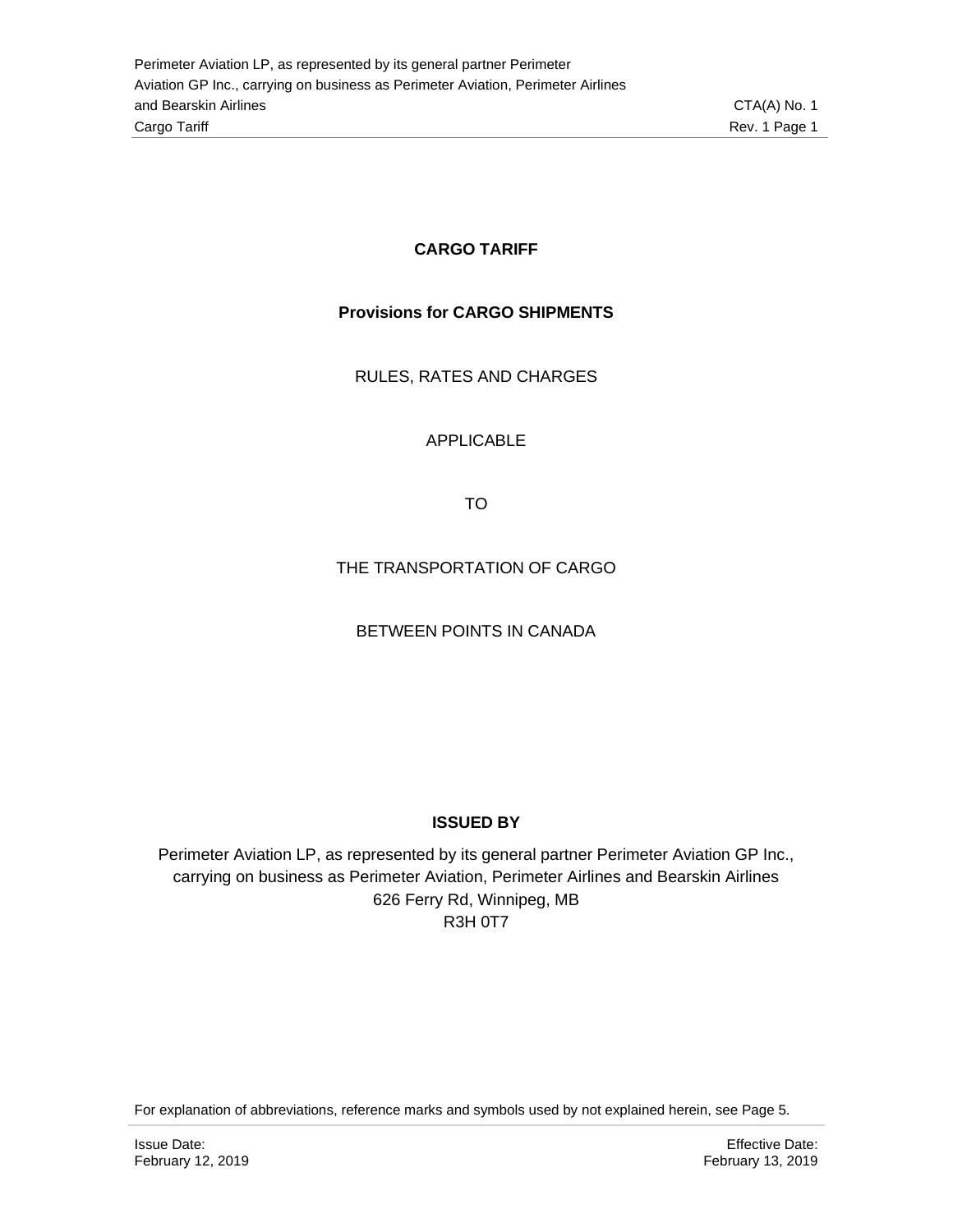# **Check Sheet**

Original and revised pages as named below contain all changes from the original tariff effective as of the date shown therein:

| Page<br><b>Number</b>   | <b>Revision</b><br>Level | Page<br><b>Number</b> | <b>Revision</b><br>Level |
|-------------------------|--------------------------|-----------------------|--------------------------|
| 1                       | 1                        | 14                    | $\overline{2}$           |
| $\overline{c}$          | 3                        | 15                    | 3                        |
| 3                       | 1                        | 16                    | 1                        |
| $\overline{\mathbf{4}}$ | 1                        | 17                    | 1                        |
| 5                       | 1                        | 18                    | 1                        |
| 6                       | 1                        | 19                    | 1                        |
| $\overline{7}$          | 1                        | 20                    | 1                        |
| 8                       | 1                        | 21                    | 1                        |
| 9                       | 1                        | 22                    | 1                        |
| 10                      | 1                        | 23                    | $\overline{2}$           |
| 11                      | 1                        | 24                    | 1                        |
| 12                      | $\overline{2}$           | 25                    | 1                        |
| 13                      | $\overline{2}$           |                       |                          |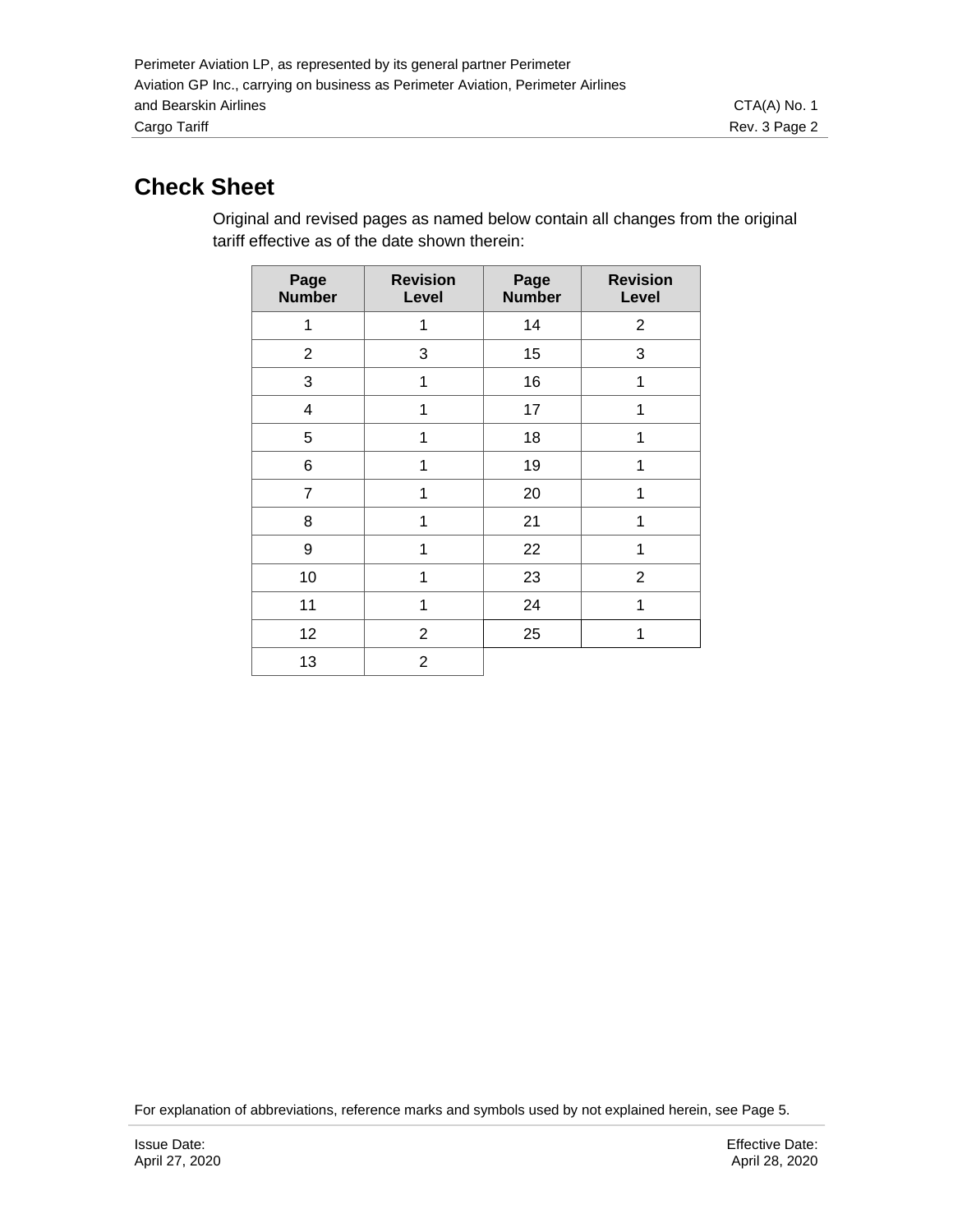## **Table of Contents**

| <b>Acronyms, Abbreviations, Reference Marks and Symbols</b>   | 5  |
|---------------------------------------------------------------|----|
| Part 1: General                                               | 6  |
| Rule 1. Definitions                                           | 6  |
| Rule 2. Governing Tariffs                                     | 9  |
| Rule 3. Application of Tariff                                 | 9  |
| <b>Part 2: Acceptance of Shipments</b>                        | 10 |
| Rule 4. Disposition of Fractions                              | 10 |
| Rule 5. Computation of Days                                   | 10 |
| Rule 6. Description of Shipments                              | 10 |
| Rule 7. Packing and Marking Requirements                      | 10 |
| Rule 9. Shipments Acceptable                                  | 11 |
| Rule 10. Shipments Subject to Advance Arrangement             | 11 |
| Rule 11. Acceptance of Articles of Extraordinary Value        | 12 |
| Rule 12. Acceptance and Carriage of Live Animals              | 13 |
| Rule 13. Shipments Not Acceptable                             | 14 |
| Rule 14. Qualified Acceptance of Shipments                    | 14 |
| <b>Part 3: Terms of Transportation</b>                        | 16 |
| Rule 15. Inspection of Shipments                              | 16 |
| Rule 16. Air Waybill and Shipping Documents                   | 16 |
| Rule 17. Compliance with Government Requirements              | 17 |
| Rule 18. Restricted and Prohibited Goods in Unit Load Devices | 17 |
| Rule 19. Exclusions from Liability                            | 18 |
| Rule 20. Limit of Liability                                   | 18 |
| Rule 21. Indemnification                                      | 18 |
| Rule 22. Liability for Charges                                | 18 |
| Rule 23. Carrier's Lien                                       | 19 |
| Rule 24. Notice and Disposition of Property                   | 19 |
| Rule 25. Routing and Rerouting                                | 20 |
| Rule 26. Schedules                                            | 20 |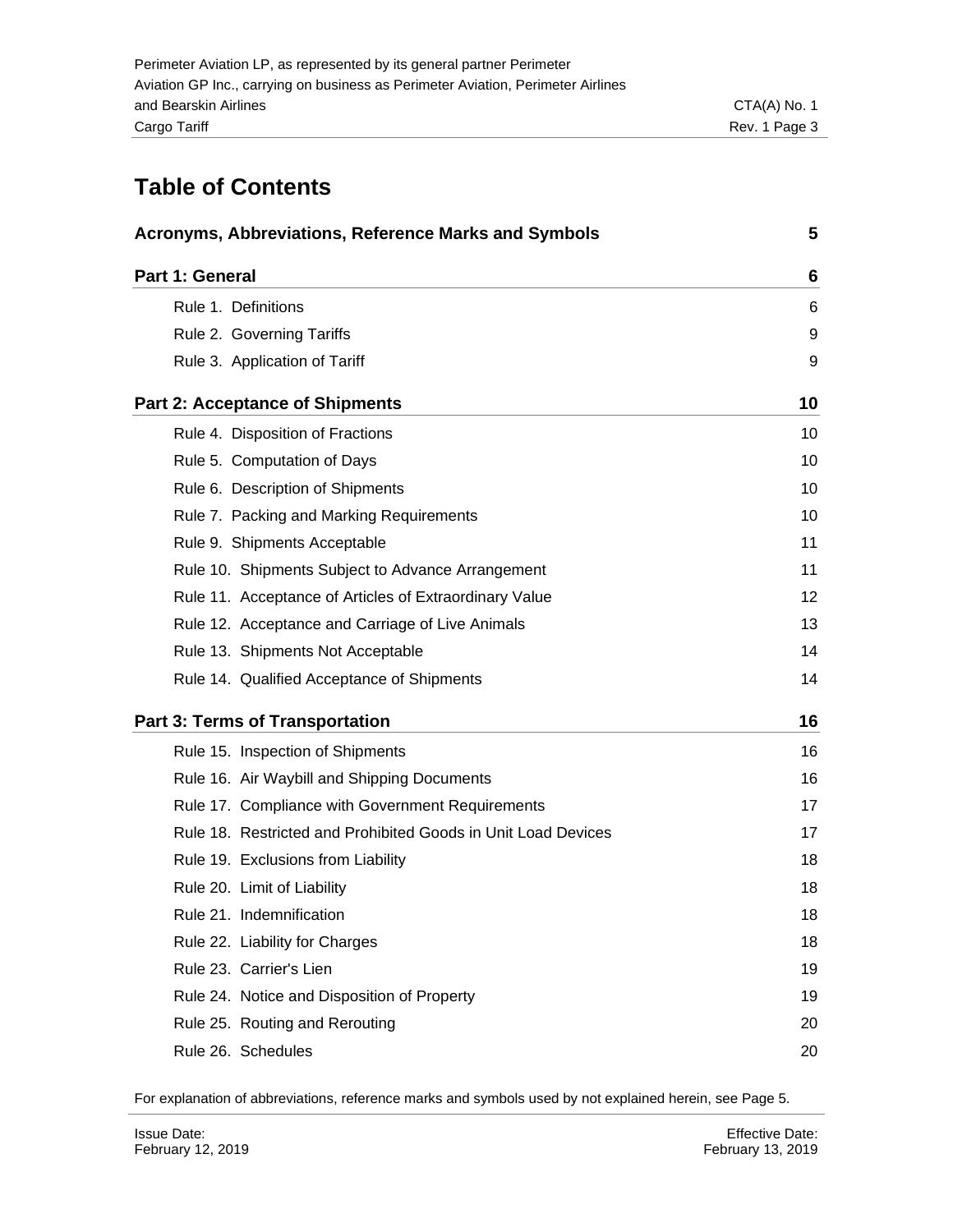|                                       | Perimeter Aviation LP, as represented by its general partner Perimeter           |                |
|---------------------------------------|----------------------------------------------------------------------------------|----------------|
|                                       | Aviation GP Inc., carrying on business as Perimeter Aviation, Perimeter Airlines |                |
| and Bearskin Airlines                 |                                                                                  | $CTA(A)$ No. 1 |
| Cargo Tariff                          |                                                                                  | Rev. 1 Page 4  |
|                                       |                                                                                  |                |
|                                       | Rule 27. Availability of Equipment and Space                                     | 20             |
| <b>Part 4: Transportation Charges</b> |                                                                                  | 21             |
|                                       | Rule 28. Applicable Rates and Charges                                            | 21             |
|                                       | Rule 29. Charges for Weight                                                      | 21             |
|                                       | Rule 30. Charges for Declared Value                                              | 21             |
|                                       | Rule 31. Charges on Mixed Shipments                                              | 22             |
|                                       | Rule 32. Charges Prepaid or Collect                                              | 23             |
|                                       | Rule 33. Charges for Shipments of Dangerous Goods                                | 24             |
|                                       | Rule 34. Priority Rated Commodities                                              | 24             |
|                                       | Rule 35. Payment of Charges                                                      | 24             |
| Part 5: Claims                        |                                                                                  | 25             |
|                                       | Rule 36. Time Limitations on Claims and Actions                                  | 25             |
|                                       | Rule 37. Interline Shipments - Right of Action                                   | 25             |
|                                       | Rule 40. Rates and Charges                                                       | 25             |
|                                       | Rule 41. Surcharges (If Applicable)                                              | 25             |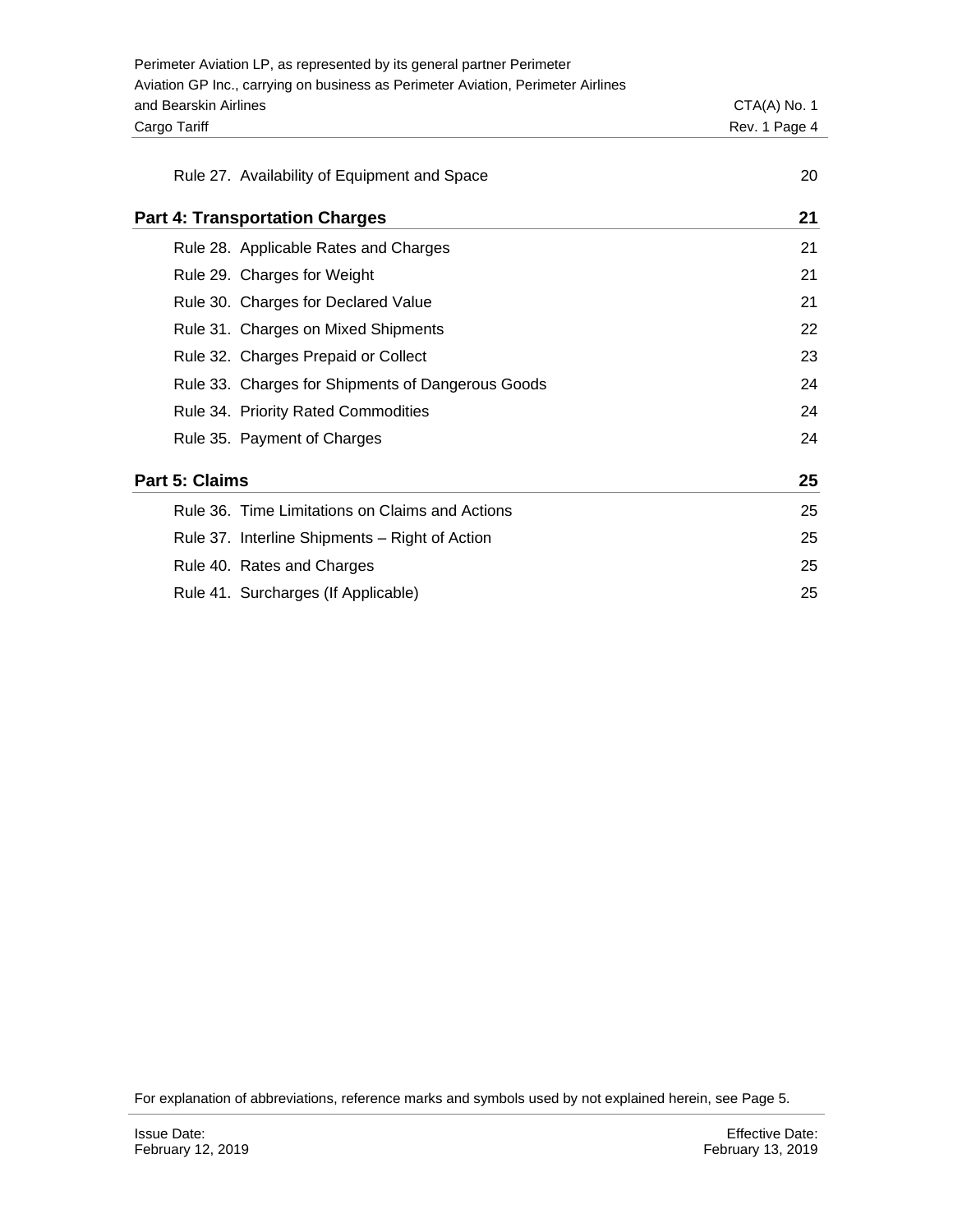# <span id="page-4-0"></span>**Acronyms, Abbreviations, Reference Marks and Symbols**

- CTA(A) Canadian Transportation Agency
- IATA International Air Transport Association
- No. Number
- Cm Centimetre
- \$ Dollar(s)
- (R) Denotes reductions
- (A) Denotes increases
- (C) Denotes changes which result in neither increases or reductions
- (X) Denotes cancellation
- (N) Denotes addition
- CAD Canadian
- SDR Special Drawing Rights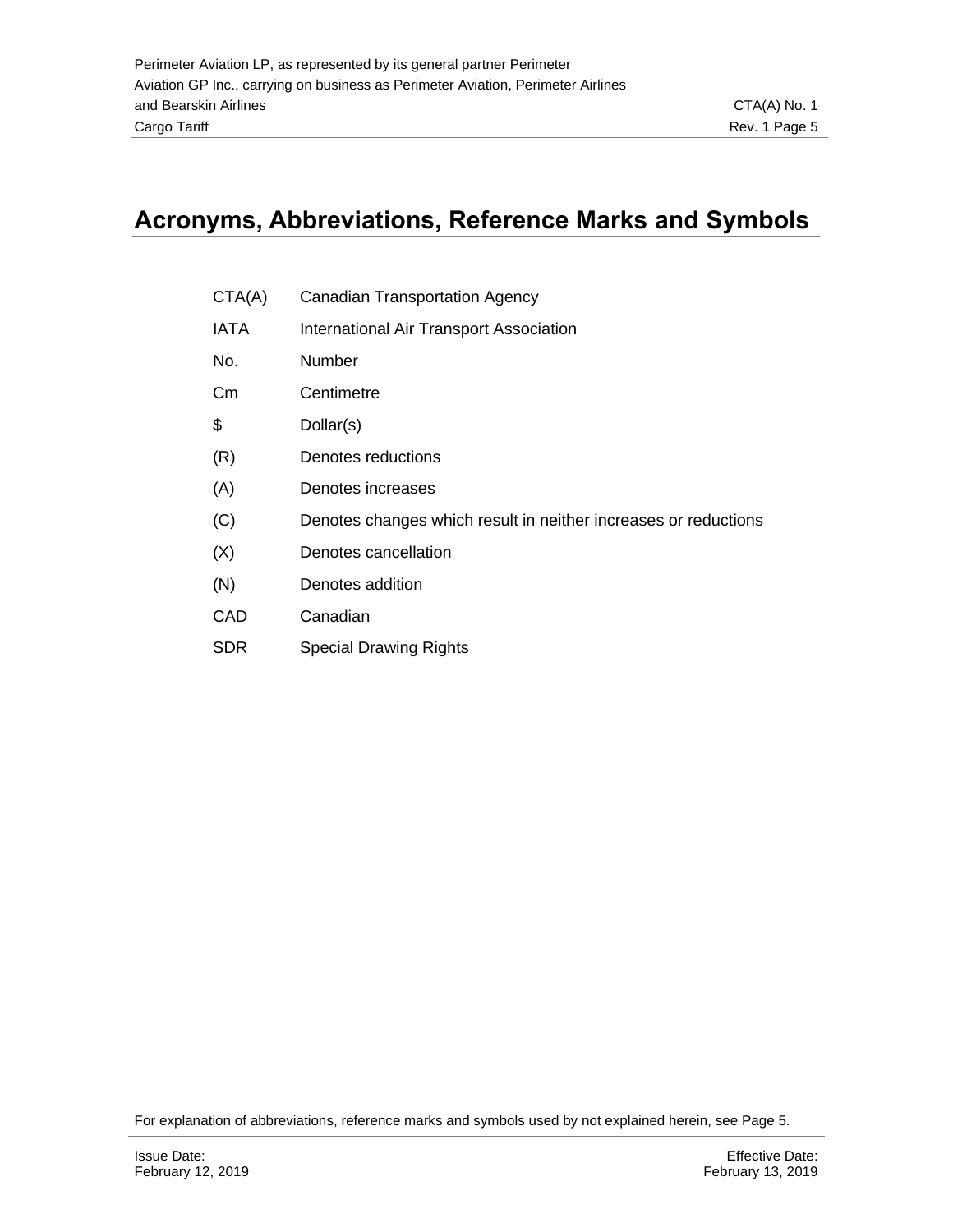# <span id="page-5-0"></span>**Part 1: General**

## <span id="page-5-1"></span>**Rule 1. Definitions**

**"Articles of Extraordinary Value"** means any of the following articles or commodities:

- a. any article having a declared value for carriage of \$1,000 CAD (or equivalent) or more, per gross pound;
- b. gold bullion (including refined and unrefined gold in ingot form), dore bullion, gold specie and gold only in the form of grain, sheet, foil, powder, sponge, wire, rod, tube, circles, mouldings and castings; platinum; platinum metals (palladium, iridium, ruthenium, osmium and rhodium) and platinum alloys in the form of grain, sponge, bar, ingot, sheet, rod, wire, gauze, tube and strip (but excluding those radioactive isotopes of the above metals and alloys which are subject to restricted articles labelling requirements);
- c. legal banknotes, traveller's cheques, securities, shares, share coupons, bonds, bond coupons and postage stamps;
- d. precious stones including diamonds (including diamonds for industrial use), rubies, emeralds, sapphires, opals and genuine pearls (including cultured pearls);
- e. jewelry and watches made of gold and/or silver and/or platinum and consisting of diamonds, rubies, emeralds, sapphires, opals and genuine pearls (including cultured pearls);
- f. articles made of gold, silver and/or platinum other than gold, silver and/or platinum plated.

**"Canada"** means the ten provinces of Canada, the Yukon Territory, the Districts and Islands comprising the Northwest Territories of Canada and Nunavut.

**"Carrier"** means Perimeter Aviation LP, as represented by its general partner Perimeter Aviation GP Inc., carrying on business as Perimeter Aviation, Perimeter Airlines and Bearskin Airlines.

**"Consignee"** means the person whose name appears on the air waybill or in the shipment record as the party to who the goods are to be delivered by the carrier.

**"Goods"** , which is equivalent to the term "Cargo", means anything carried or to be carried in an aircraft, other than mail or baggage; provided, however, that unaccompanied baggage or mail moving under an air waybill is goods.

For explanation of abbreviations, reference marks and symbols used by not explained herein, see Page 5.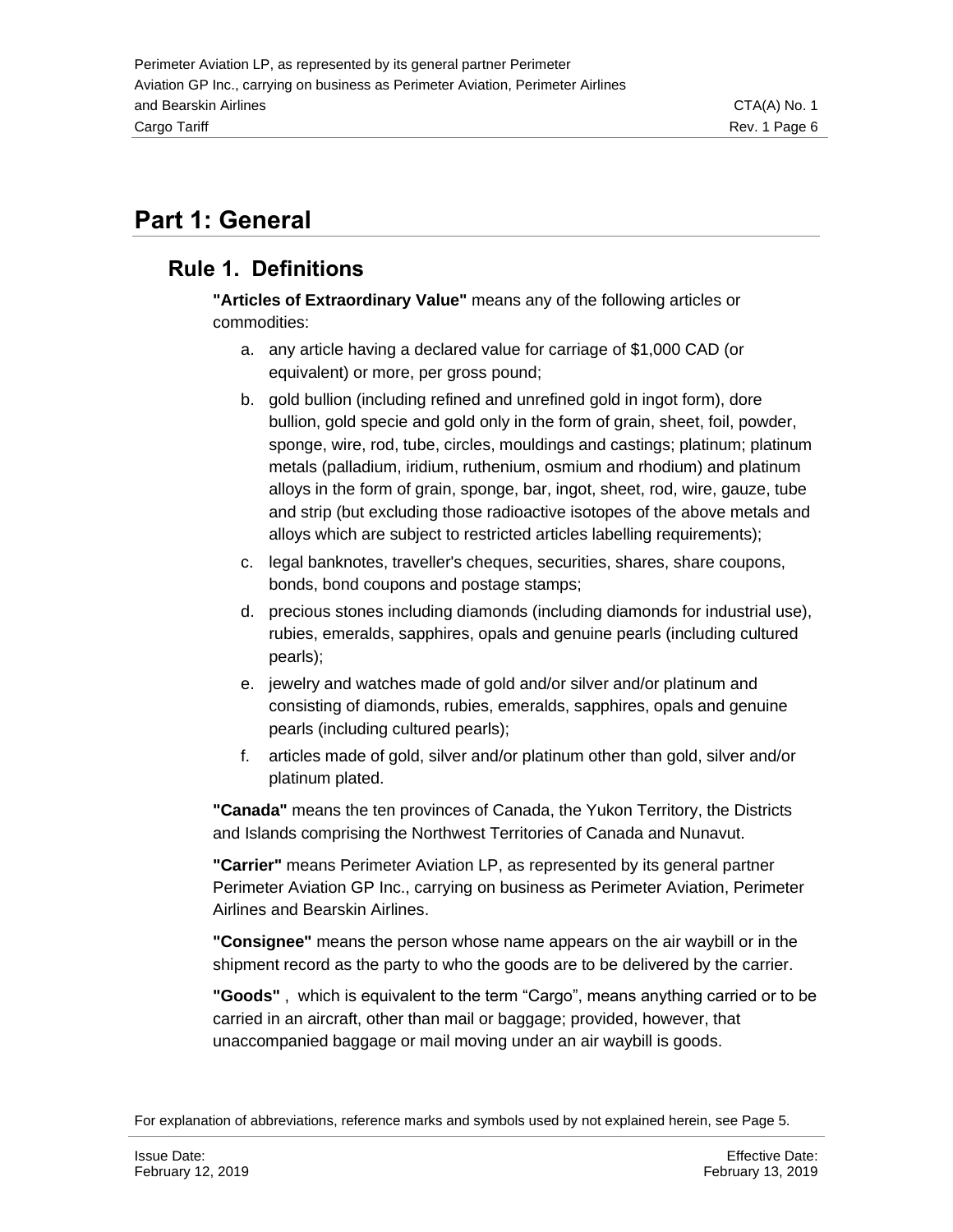**"Gross Weight"** means the actual or volume weight whichever is greater, of the container plus contents.

**"Interline Shipment"** means a shipment routed via two or more successive carriers participating in this tariff.

**"International Carriage"** means any carriage in which, according to the agreement between the parties, the place of departure and the place of destination, whether or not there be a break in the carriage or a transshipment, are situated either within the territories of two States Parties, or within the territory of a single State Party if there is an agreed stopping place within the territory of another State, even if that State is not a State Party. Carriage between two points within the territory of a single State Party without an agreed stopping place within the territory of another State is not international carriage for the purposes of the Warsaw and the Montreal **Conventions** 

**"Legal Holiday"** means any national, provincial or local legal holiday.

**"Live Animals"** shall mean all mammals (other than humans), birds, crustacea, insects, reptiles, worms and amphibians.

**"Montreal Convention"** means the Convention for the Unification of Certain Rules Relating to International Carriage by Air, signed at Montreal, May 28, 1999.

**"Origin"** means the point from which a flight commences with the passengers or goods to be transported.

**"Perishable Shipments"** shall be those shipments that will deteriorate over a given period of time or if exposed to adverse temperature, humidity or other environmental conditions while in carrier's possession.

**"Shipment"** means a single consignment of one or more goods, accepted by the carrier, from one shipper at one time and at one address, receipted for in one lot and moving on one air waybill, to one consignee at one destination address.

**"Shipper"** means the person who originates the shipment of good.

"Summer" means the period 15<sup>th</sup> May to 15<sup>th</sup> November, both dates inclusive.

**"Toll"** means any charge, classification, fare, rate or allowance.

**"Unit Load Device" or "ULD"** shall include aircraft pallets, igloos and containers with or without integral pallets.

**"Warsaw Convention"** means the Convention for the Unification of Certain Rules Relating to International Carriage by Air, signed at Warsaw, October 12, 1929, as amended, but not including the Montreal Convention as defined above.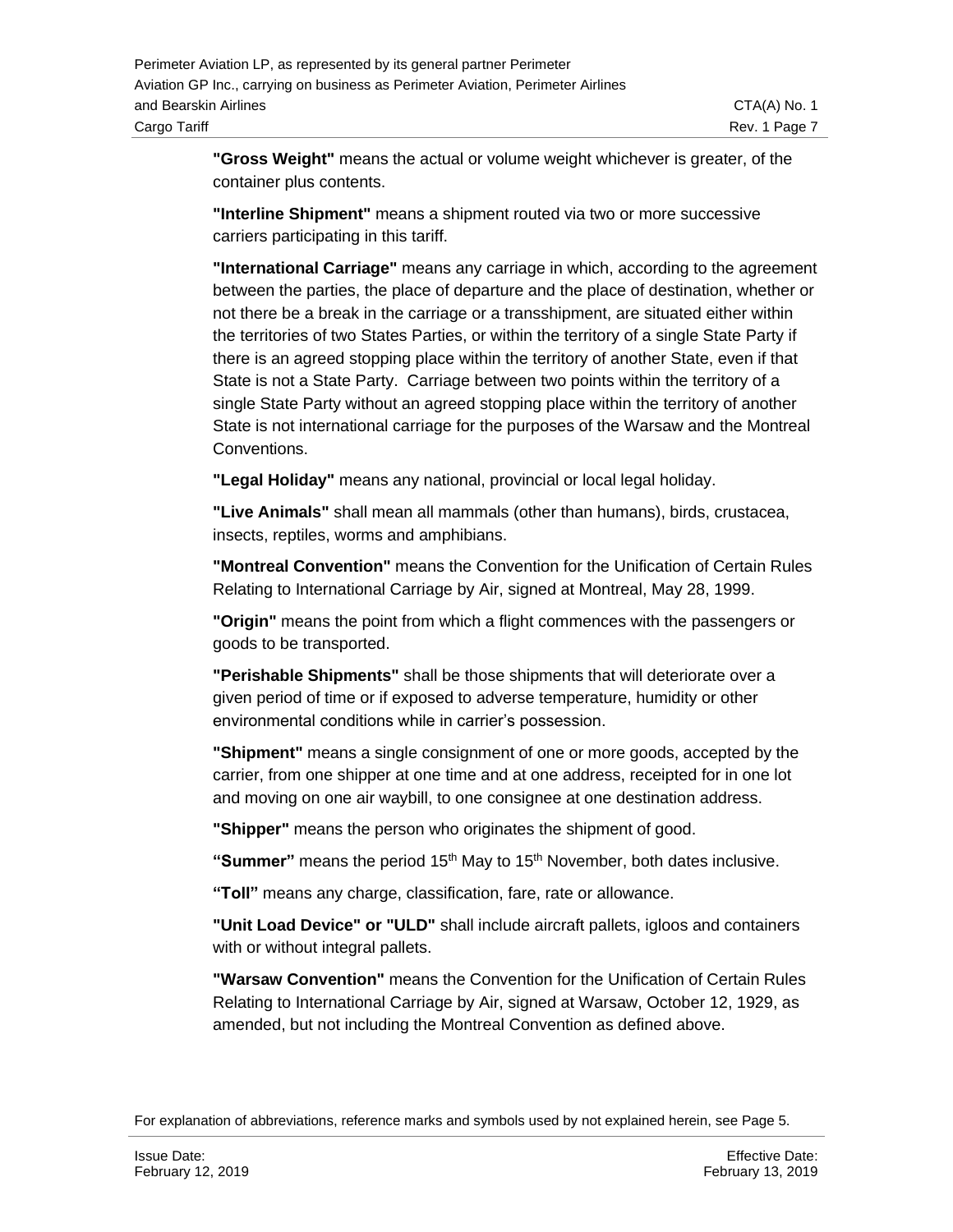**"Waybill"** means the document made out by or on behalf of the shipper which, when used, evidences the contract between the shipper and carrier(s) for carriage of goods over routes of the carrier(s)

**"Winter"** means the period 16th November to 14th May, both dates inclusive.

**"Advance Arrangement"** means that the shipper is required to first contact the carrier to determine if a particular shipment is acceptable for carriage.

**"Charges Collect"** means the charges entered on the air waybill for collection from the consignee against delivery of the shipment.

**"Dangerous Goods"** means articles or substances which are capable of posing a significant risk to health, safety or to property when transported by air and which are classified according to IATA Dangerous Goods Classification Section 3.

**"Declared Value for Carriage"** means the value of goods declared by the shipper, for the purpose of establishing the limit of the carrier's liability for loss, damage or delay.

#### **Destinations Served**

| <b>Airport</b>           | <b>Airport Code</b> | <b>Airport</b>           | <b>Airport Code</b> |
|--------------------------|---------------------|--------------------------|---------------------|
| <b>Bearskin Lake</b>     | <b>XBE</b>          | <b>Red Lake</b>          | <b>YRL</b>          |
| <b>Berens River</b>      | <b>YBV</b>          | <b>Red Sucker Lake</b>   | <b>YRS</b>          |
| <b>Brochet</b>           | <b>YBT</b>          | Round Lake/Weagamow Lake | <b>ZRJ</b>          |
| Cat Lake                 | <b>YAC</b>          | Sachigo Lake             | ZPB                 |
| Cross Lake               | <b>YCR</b>          | Sandy Lake               | ZSJ                 |
| Deer Lake                | <b>YVZ</b>          | St. Theresa Point        | <b>YST</b>          |
| Dryden                   | <b>YHD</b>          | Sault Ste. Marie         | <b>YAM</b>          |
| <b>Fort Frances</b>      | <b>YAG</b>          | Shamattawa               | <b>ZTM</b>          |
| <b>Gods Lake Narrows</b> | <b>YGO</b>          | Sioux Lookout            | <b>YXL</b>          |
| God's River              | <b>ZGI</b>          | South Indian Lake        | <b>XSI</b>          |
| <b>Island Lake</b>       | <b>YIV</b>          | Sudbury                  | <b>YSB</b>          |
| Kenora                   | <b>YOK</b>          | <b>Tadoule Lake</b>      | <b>XTL</b>          |
| Lac Brochet              | <b>XLB</b>          | <b>Timmins</b>           | <b>YTS</b>          |
| Little Grand Rapids      | <b>ZGR</b>          | Thompson                 | <b>YTH</b>          |
| North Bay                | <b>YYB</b>          | <b>Thunder Bay</b>       | <b>YQT</b>          |
| North Spirit Lake        | <b>YNO</b>          | Wasagamack               |                     |
| Norway House             | <b>YNE</b>          | Winnipeg                 | <b>YWG</b>          |
| Oxford House             | YOH                 | York Landing             | ZAC                 |
| Pikangikum               | <b>YPM</b>          |                          |                     |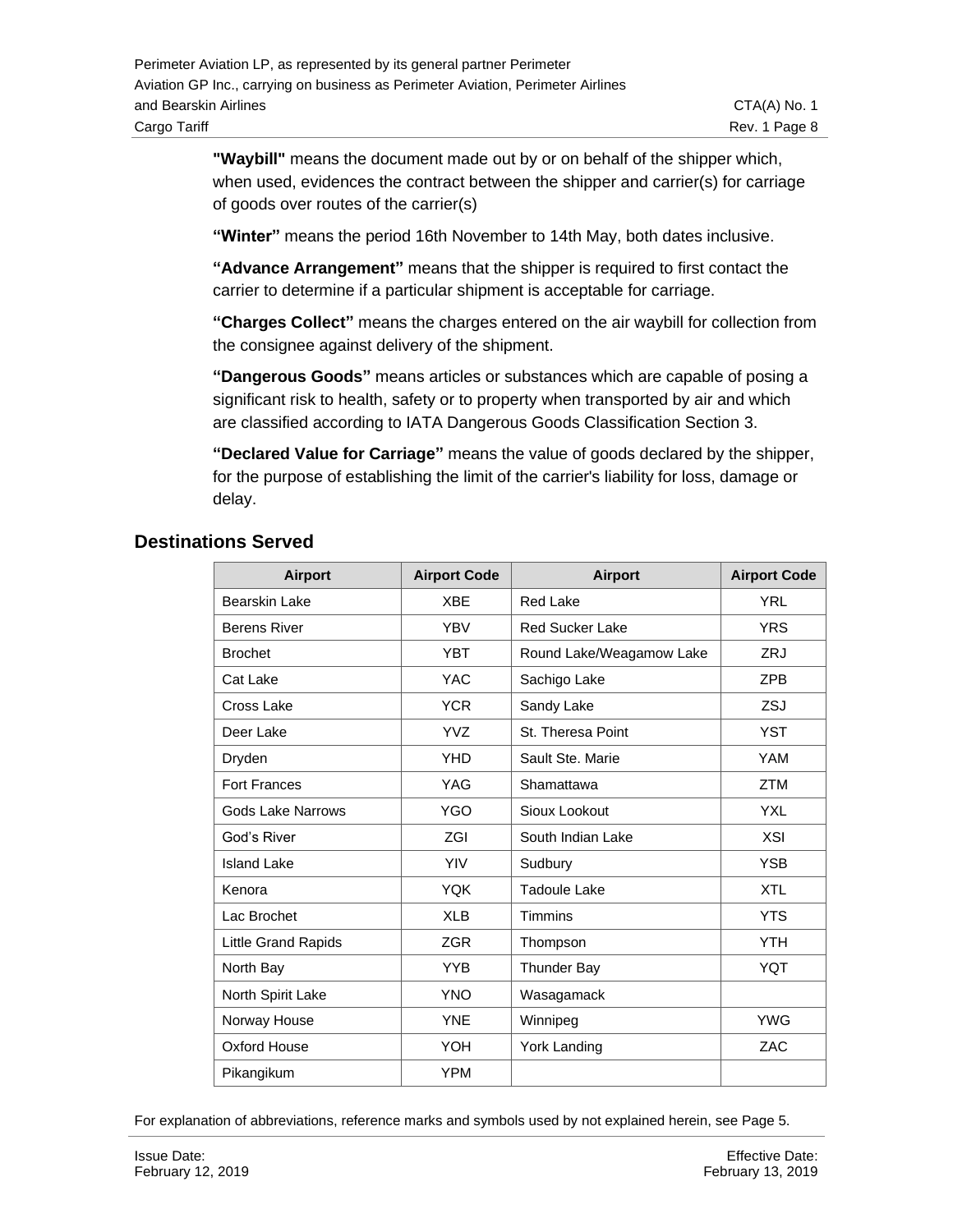### <span id="page-8-0"></span>**Rule 2. Governing Tariffs**

This tariff is governed, except as otherwise provided herein, by regulations and by supplements to and successive issues of said publications:

- IATA Dangerous Goods Regulations, reissues thereof and amendments thereto, issued by International Air Transport Association, Montreal, Quebec.
- IATA Live Animal Regulations.

#### <span id="page-8-1"></span>**Rule 3. Application of Tariff**

- a. Air carriage will be subject to the rules, rates and charges in effect on the date of signing the air waybill.
- b. In the event of any conflict between the provisions of this tariff and the provisions of any air waybill, the provisions of this tariff shall prevail.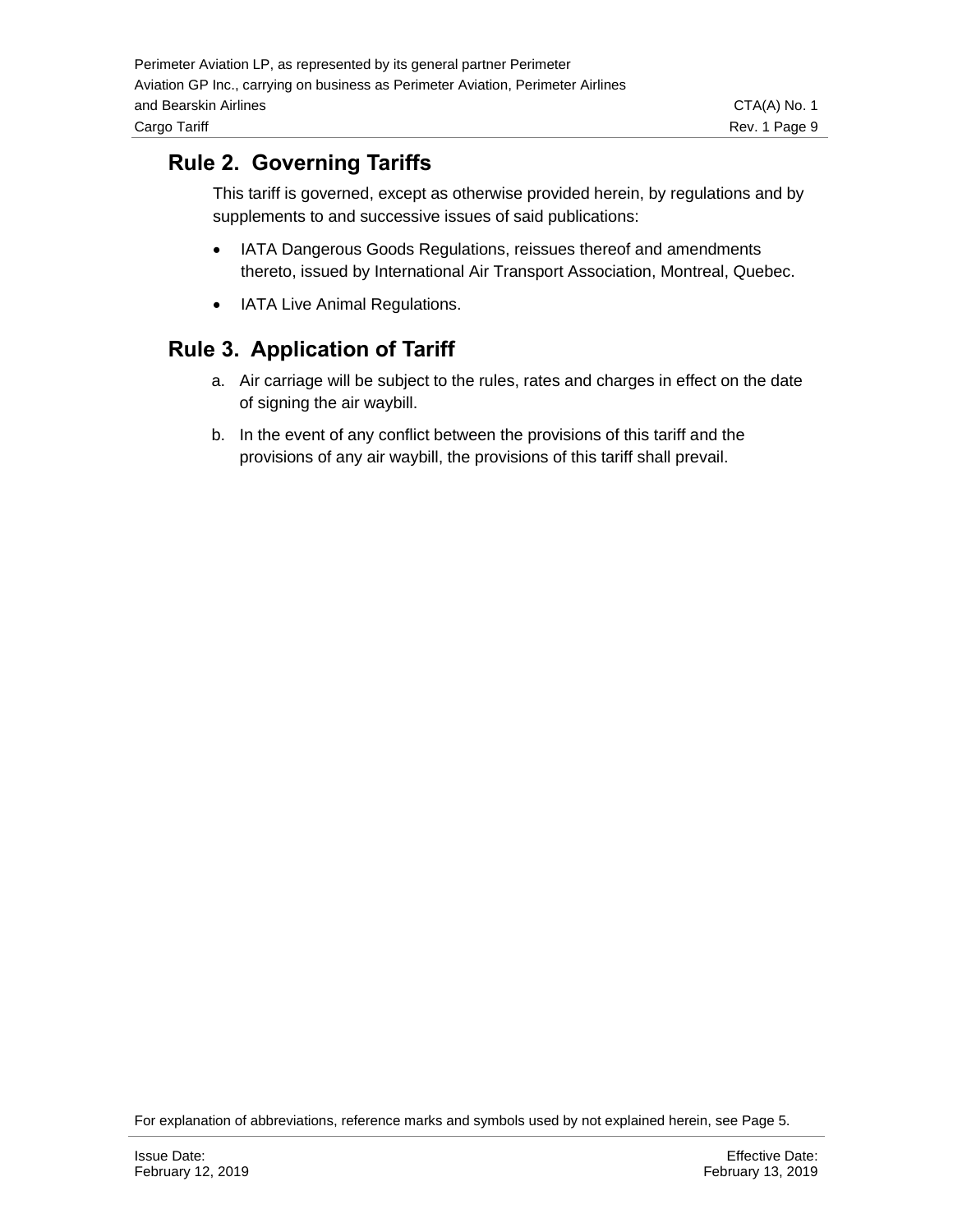# <span id="page-9-0"></span>**Part 2: Acceptance of Shipments**

### <span id="page-9-1"></span>**Rule 4. Disposition of Fractions**

- a. In computing rates or charges, fractions of less than one-half cent will be dropped, and fractions of one-half cent or more will be considered as one cent.
- b. Fractions of pounds will be assessed at the charge for the next higher half pound.
- c. In computing rates or charges, we round upward amounts ending in 3-4-8-9 cents and lower amounts ending in 1-2-6-7 cents.
- d. Before computing cubic dimensions, fractions of less than one half inch will be dropped and fractions of one half inch or more will be considered as one inch.

## <span id="page-9-2"></span>**Rule 5. Computation of Days**

Unless otherwise provided, in computing time in days, full calendar days shall be used and Sundays and legal holidays shall be included, except when the last day falls on a Sunday or legal holiday in which event the next following calendar day (other than a Sunday or legal holiday) will be included.

## <span id="page-9-3"></span>**Rule 6. Description of Shipments**

- a. The content of shipments must be indicated by accurate and specific descriptions on the air waybill.
- b. The number of pieces included in a shipment must be specified on the air waybill.

## <span id="page-9-4"></span>**Rule 7. Packing and Marking Requirements**

- a. Shipments must be so prepared or packed as to ensure safe transportation with ordinary care in handling.
- b. Any article susceptible to damage by ordinary handling must be adequately protected by proper packing and must be marked or bear appropriate labels.
- c. Any article susceptible to damage as a result of any condition which may be encountered in air transportation such as high or low temperatures, high or low atmospheric pressures, or sudden changes in either must be adequately protected by proper packing.
- d. Each piece of a shipment must be legibly and durably marked with the name and address of the shipper and consignee.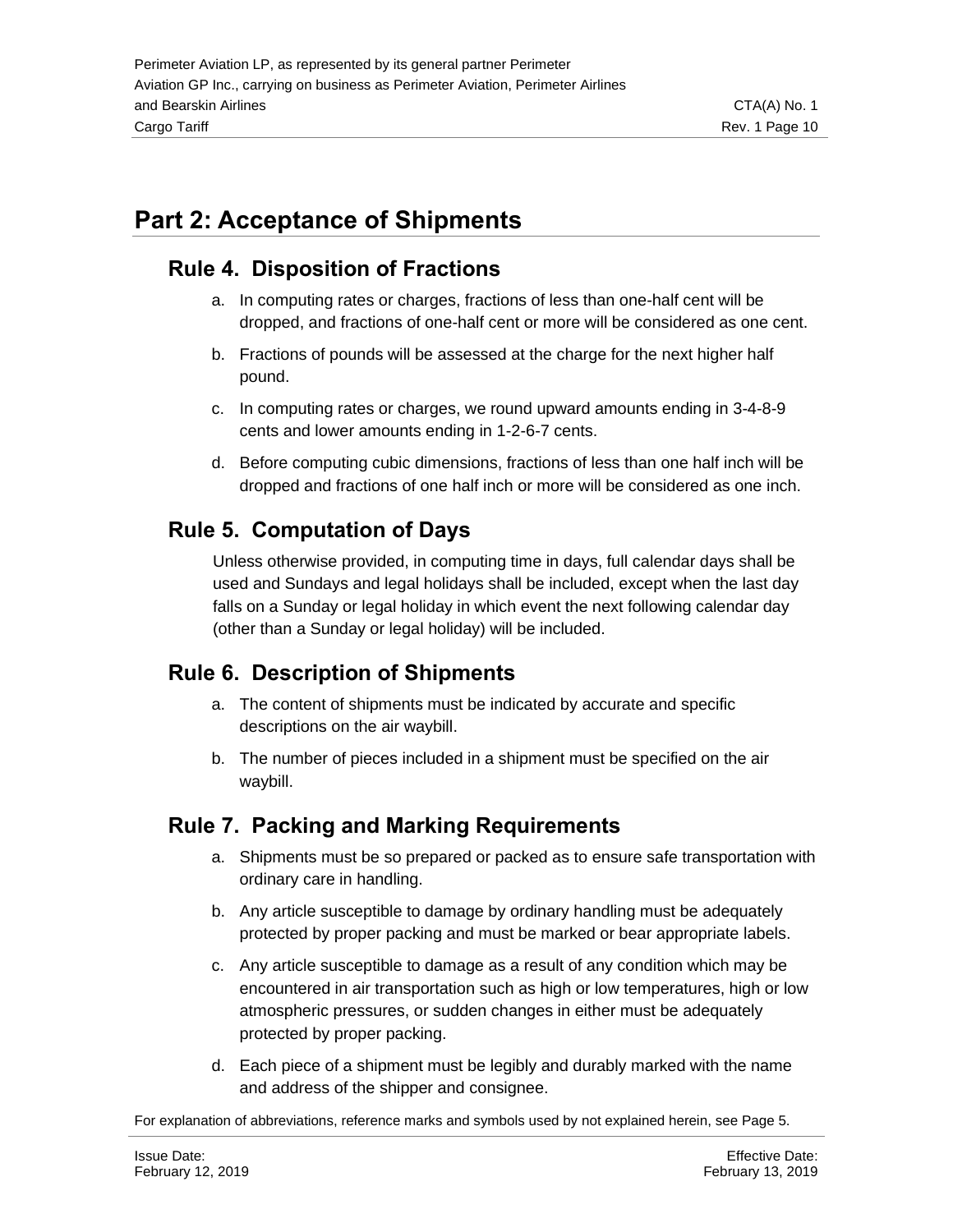- e. Pieces with a floor bearing weight in excess of that which can be loaded on available aircraft must be provided with a suitable skid or base which will distribute the weight to that which can be loaded on available aircraft. The weight of such skid or base shall be included in the weight of the shipment.
- f. Hazardous materials named in IATA Dangerous Goods Regulations must comply with the packing, marking and labelling requirements of such Regulations.
- g. Transportation of live animals must be in accordance with the container requirements as described in the IATA Live Animal Regulations.

### <span id="page-10-0"></span>**Rule 9. Shipments Acceptable**

Property is acceptable for transportation only when the rules of the tariff and all laws, ordinances, and other governmental rules and regulations governing the transportation thereof have been complied with by the shipper, consignee or owner.

Screening to be completed at all secure airports and all other locations at the Operator's discretion.

### <span id="page-10-1"></span>**Rule 10. Shipments Subject to Advance Arrangement**

The following will be acceptable for carriage only upon advance arrangement:

- a. Shipments requiring special attention, protection or care.
- b. Shipments of articles of extraordinary value.
- c. Shipments having a declared value of \$5,000 CAD or more.
- d. Shipments of live animals.
- e. Shipments of human remains.
- f. Shipments of firearms.
- g. All shipments of dangerous goods as defined in the IATA Dangerous Goods Regulations Manual. Radioactive material used in medical research, treatments and diagnosis and industrial cameras will be accepted for carriage as per the IATA Dangerous Goods Regulations.
- h. Pieces requiring special handling and/or loading devices.
- i. Shipments requiring an escort, guard or handler service.
- j. Carrier may add other items that would require advance notice, e.g. the transportation of antlers or horns, or packages of extreme length or unusual shape.

For explanation of abbreviations, reference marks and symbols used by not explained herein, see Page 5.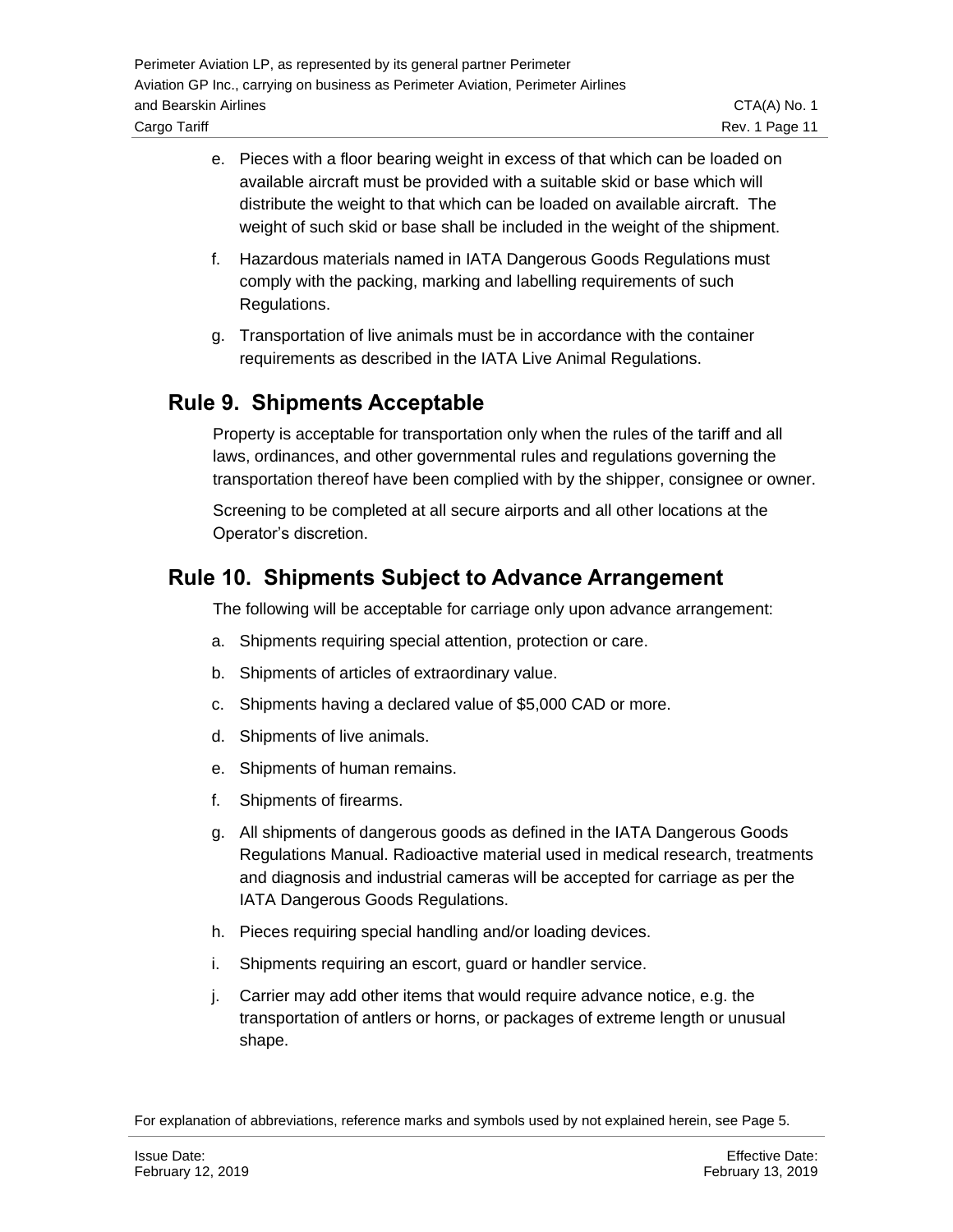freight seat, the customer will make arrangements through the Call Centre. The maximum allowable seats to block are 2 on the Metro aircraft and 4 on the Dash aircraft. Each freight seat is a maximum of 200 pounds and 4 pieces per freight seat block. These seats are for dangerous goods, supplies, tools and equipment and building supplies. Freight must be dropped off at Cargo at least 2 hours before departure time. Should Dangerous Goods being included in the freight seat, these goods must be dropped off 24 hours prior to departure time.

## <span id="page-11-0"></span>**Rule 11. Acceptance of Articles of Extraordinary Value**

- a. Shipments containing articles of extraordinary value as defined in Rule 1 of this tariff, when the actual value of such shipments is \$25,000 CAD or more, will be accepted for transportation provided:
	- i. the shipper declares in writing on the air waybill that the shipment is subject to this rule;
	- ii. the shipper makes advance arrangements with the carrier;
	- iii. the shipper tenders the shipment at an area designated by the carrier at the carrier's airport terminal not more than two hours prior to the scheduled departure of the flight for which advance arrangements have been completed; and
	- iv. the shipper or consignee states in writing that the consignee will accept delivery of the shipment at the airport of destination immediately after the scheduled arrival time of the flight at airport destination.

EXCEPTION: Provisions of this paragraph will also apply to shipments containing articles defined as gold, silver and platinum group and dore bullion, regardless of value.

- b. If the shipper or consignee fails to comply with the provisions of paragraph a) 4) above, or if the consignee fails to accept delivery of the shipment at the airport of destination immediately after the scheduled arrival time of the flight, subject to paragraph c) below, the carrier will make appropriate security arrangements to protect such shipment until such time as the consignee accepts the shipment. All charges incurred by the carrier applicable to the provision of security arrangements will be charged to the shipper or consignee.
- c. In the event the shipment is delayed in the possession of the carrier, or carrier is unable to complete the transportation on a particular flight, the carrier will notify the consignee and will determine from the consignee whether the consignee will accept delivery of the shipment at the airport immediately after the actual arrival time, or whether the carrier should act in accordance with the provisions of paragraph b) above.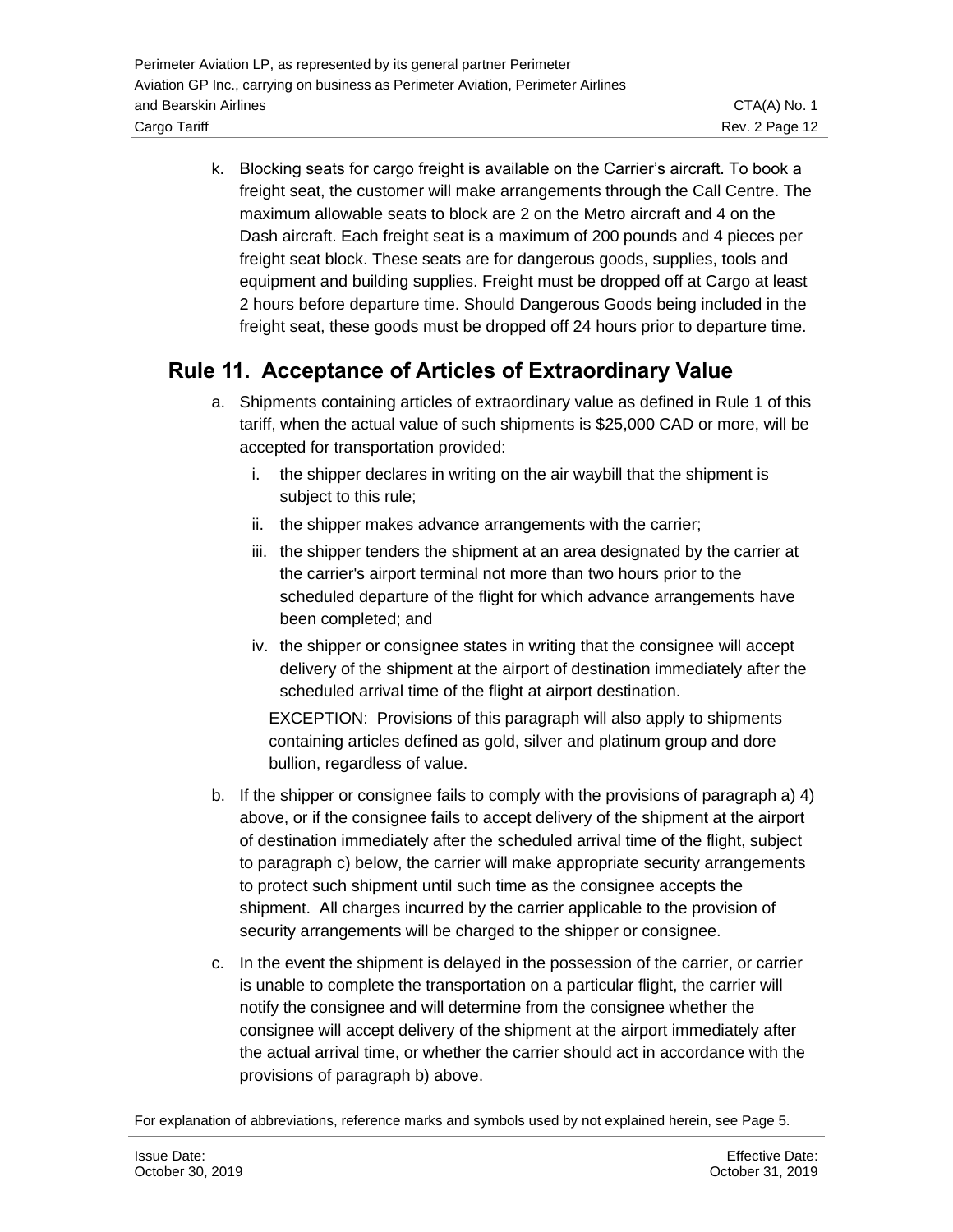#### <span id="page-12-0"></span>**Rule 12. Acceptance and Carriage of Live Animals**

- a. Carrier will accept shipments for transportation provided that:
	- 1. Shipments of live animals will only be accepted if advance arrangements are made and they include the name and telephone number of the consignee or a responsible party who can be reached on a 24-hour basis and clear delivery instructions or arrangements made for the shipment once it arrives at the destination airport. This information must also be included on the air waybill.
	- 2. Shipments are tendered to carrier in clean containers and do not emit an offensive odour. As used in this rule, offensive means unpleasant to the senses, disgusting, revolting or repugnant. Containers must have label(s) affixed identifying contents and setting forth any special instructions for handling.
	- 3. If the shipper determines, after making advance arrangements with the carrier, that feeding or watering of the animal will be necessary while the shipment is in the custody of the carrier, the shipper shall provide written instructions for feeding and watering and provide non-perishable food for the entire journey.
	- 4. Containers are consistent with the IATA Live Animal Regulations, and except as otherwise provided, containers must be constructed:
		- i. of wood, metal or composite material to withstand normal handling;
		- ii. so as to prevent the escape of the animal or physical contact between the animal and handling personnel;
		- iii. so as to prevent any part of the animal from protruding from the container;
		- iv. so as to provide adequate ventilation;
		- v. so as to enable personnel to feed and water when necessary, without opening the container;
		- vi. of a size to insure freedom of movement;
		- vii. so as to prevent loss of food, water and waste matter.
- b. Disposition of Animals

In the event that the carrier is unable to deliver shipment within 4 hours of arrival and is unable to contact consignee for instructions, the animal will be placed in a commercial kennel operated by a licensed veterinarian. Any charges incurred by the carrier applicable to placement in a kennel subsequent to such 4 hour period, will attach to the shipment. If instructions are not received within 7 days after the date of arrival at destination, carrier will dispose of such animals in accordance with Rule 24.

For explanation of abbreviations, reference marks and symbols used by not explained herein, see Page 5.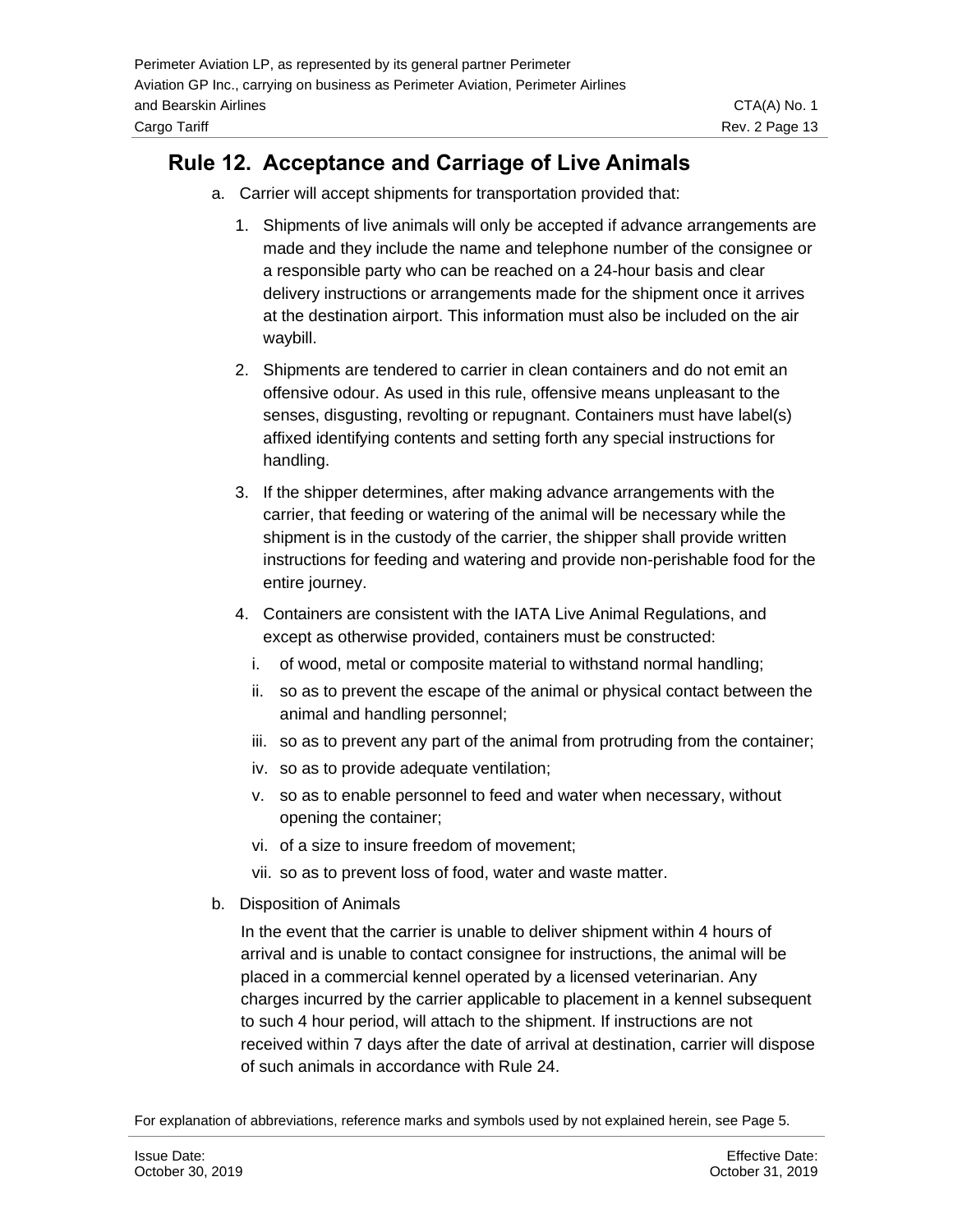### <span id="page-13-0"></span>**Rule 13. Shipments Not Acceptable**

- a. The carrier reserves the right to refuse to carry, or to remove en route any shipment, which in the opinion of the carrier:
	- i. may endanger the safety of the aircraft, crew, or property; or is shipped contrary to the regulations of the carrier or of any Government authority; or,
	- ii. if objectionable to crew; or
	- iii. is likely to cause damage to other goods on board the aircraft.
- b. The sole resource of any shipper whose shipment is so refused or removed en route will be the recovery of the difference between the charges paid and the charges for the elapsed time for which shipment has been carried.
- c. The carrier reserves the right to restrict the weight, size and character of shipments according to the capacity and accommodations of the aircraft.
- d. Carriage of animals will be refused unless the animals are securely crated (see Rule 12).
- e. Shipments which require the carrier to obtain a Federal, Provincial or Local licence for their transportation will not be accepted when the carrier has elected not to comply with such licence requirements.
- f. Shipments requiring special devices for safe handling will not be accepted unless such special devices are provided and operated by and at the risk of the shipper or consignee.

#### <span id="page-13-1"></span>**Rule 14. Qualified Acceptance of Shipments**

- a. The carrier retains the right to reject a shipment prior to the performance of any transportation by air from the airport of origin when it reasonably appears to the carrier that such shipment is:
	- i. improperly packed or packaged;
	- ii. subject to damage if exposed to heat or cold;
	- iii. of an inherent nature or defect which indicates to the carrier that such transportation could not be furnished by the carrier without loss of or damage to the goods;
	- iv. not accompanied by proper documentation and necessary information as required by any convention, statute or tariff applicable to such shipment;
	- v. subject to advance arrangements unless such arrangements have been satisfactorily completed.
	- vi. When a shipment is accepted for transportation and is suspected to contain illegal substances or any articles that the carrier agrees not to ship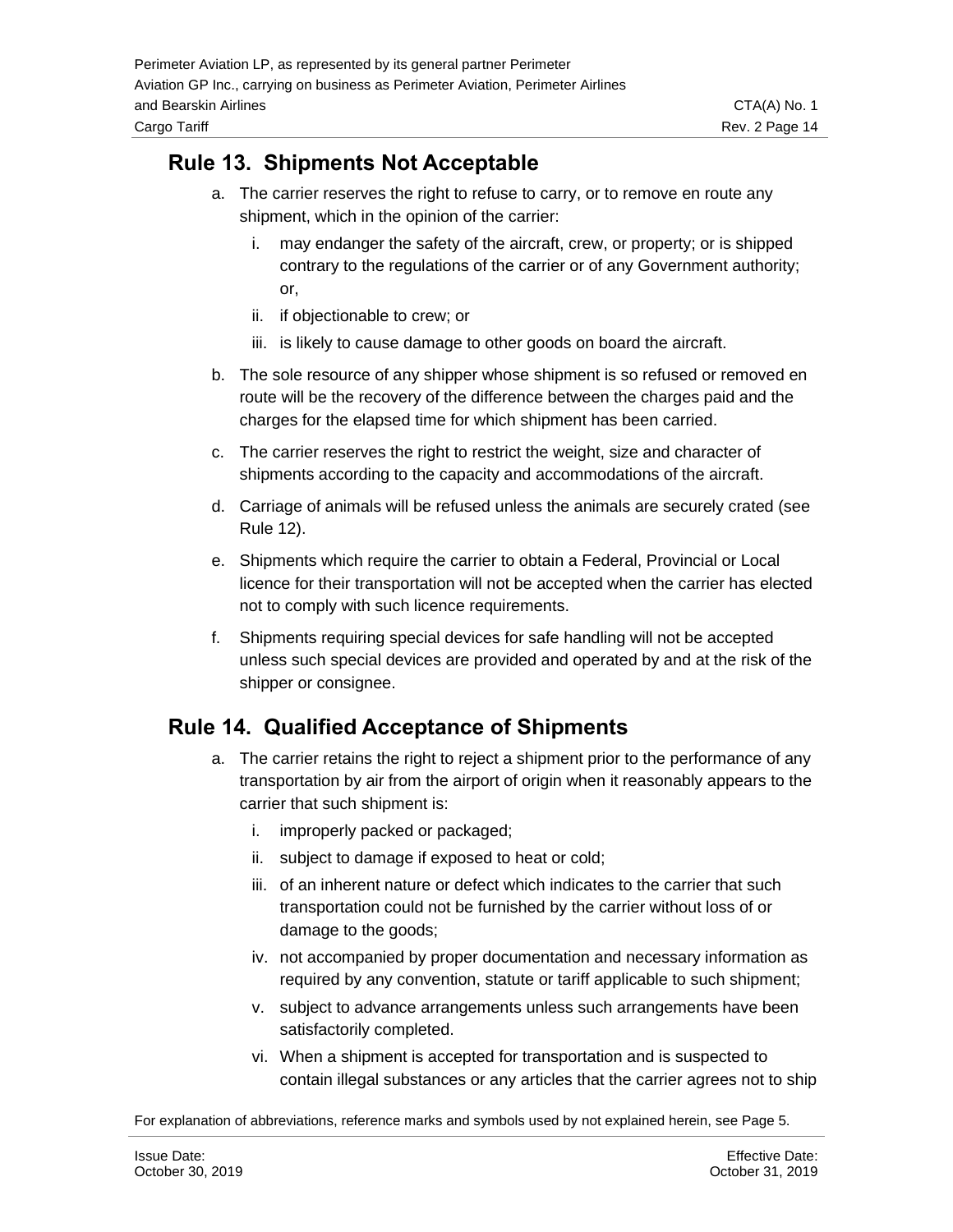over its lines, the carrier will exercise the right to open and examine the shipment.

- vii. If such shipment is found to contain illegal substances or articles, such as, illegal drugs, illegal arms, weapons or explosives, the carrier will immediately contact the appropriate law enforcement agency. The employees of the carrier will co-operate fully with such law enforcement agency.
- b. Human remains, other than cremated remains, will be accepted only when:
	- i. secured in a casket or body bag to prevent shifting and the escape of offensive odours;
	- ii. caskets can only be accepted on Charter flights with a minimum drop-off of ninety (90) minutes prior to scheduled departure time of the charter;
	- iii. body bag is to be dropped off ninety (90) minutes prior to scheduled departure time of the flight.
- c. Shipments containing or consisting of Hazardous Materials as defined in IATA Dangerous Goods Regulations will not be accepted unless such shipments are in conformity with such Regulations.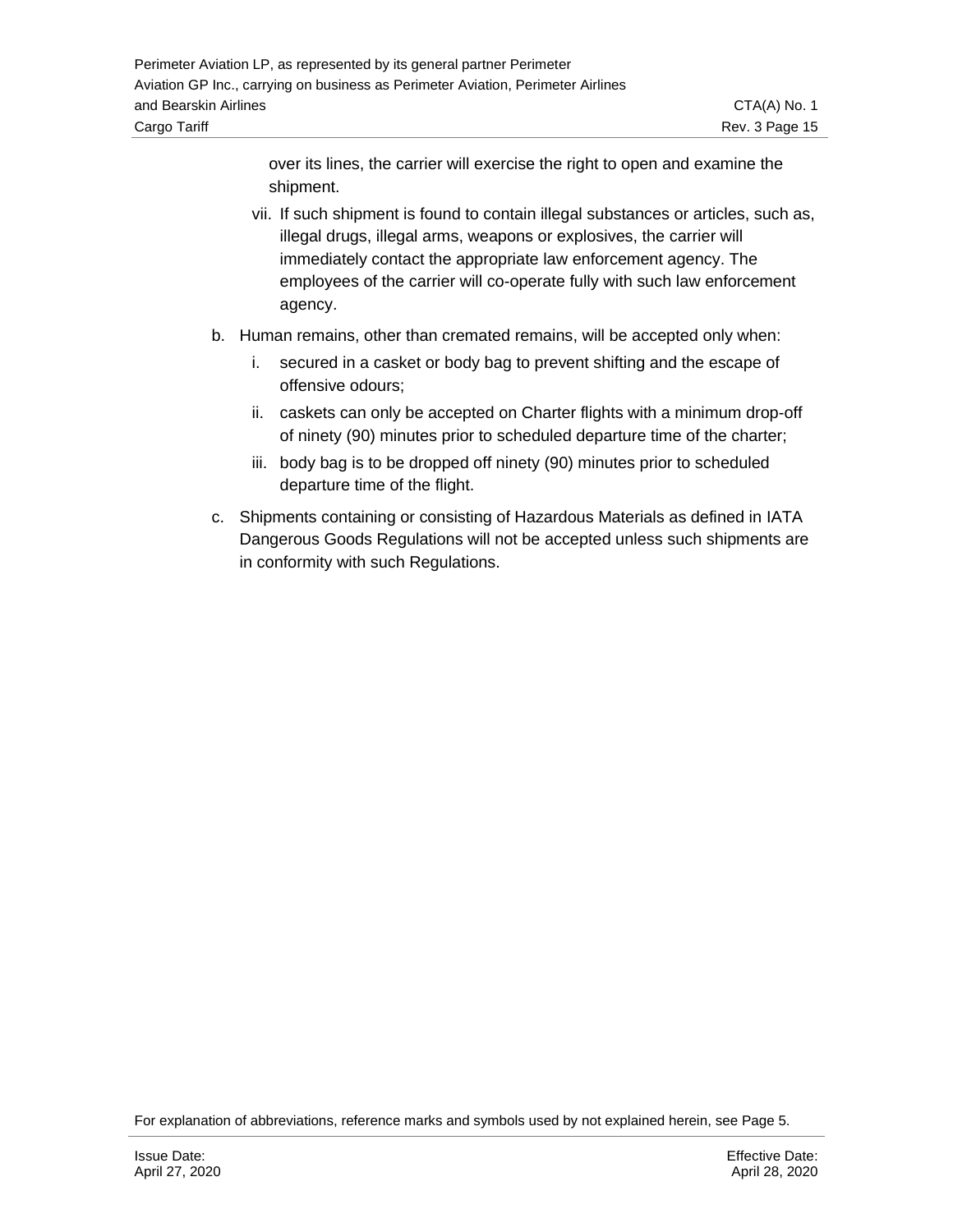# <span id="page-15-0"></span>**Part 3: Terms of Transportation**

### <span id="page-15-1"></span>**Rule 15. Inspection of Shipments**

All shipments are subject to inspection by the carrier, but the carrier shall not be obligated to perform such inspection.

## <span id="page-15-2"></span>**Rule 16. Air Waybill and Shipping Documents**

- a. The shipper shall prepare and present a non-negotiable air waybill with each shipment tendered for transportation subject to this tariff and tariffs governed hereby. If the shipper fails to present such air waybill, the carrier will prepare a non-negotiable air waybill for transportation subject to tariffs in effect on the date of acceptance of such shipment by the carrier and the shipper shall be bound by such air waybill.
- b. The air waybill and the tariff applicable to the shipment shall be binding upon the shipper and consignee and the carrier providing the transportation. The air waybill and tariff are also binding on any other person or firm performing services in connection with the shipment for the carrier such as, but not limited to, pick-up, delivery, inspection, security/escort.
- c. No employee, agent, servant or representative of the carrier has authority to alter, modify or waive any provisions of the contract of carriage or of this tariff.
- d. The contents of shipments must be indicated by accurate and specific descriptions on the air waybill.
- e. The number of pieces included in a shipment must be specified on the air waybill.
- f. Responsibility for Particulars

The shipper is responsible for the correctness of the particulars and statements relating to the cargo inserted by him or on his behalf in the air waybill or furnished by him or on his behalf to carrier for insertion in the shipment record. The shipper shall indemnify carrier against all damage suffered by him, or by any other person to whom carrier is liable, by reason of the irregularity, incorrectness or incompleteness of the particulars and statements furnished by the shipper or on his behalf.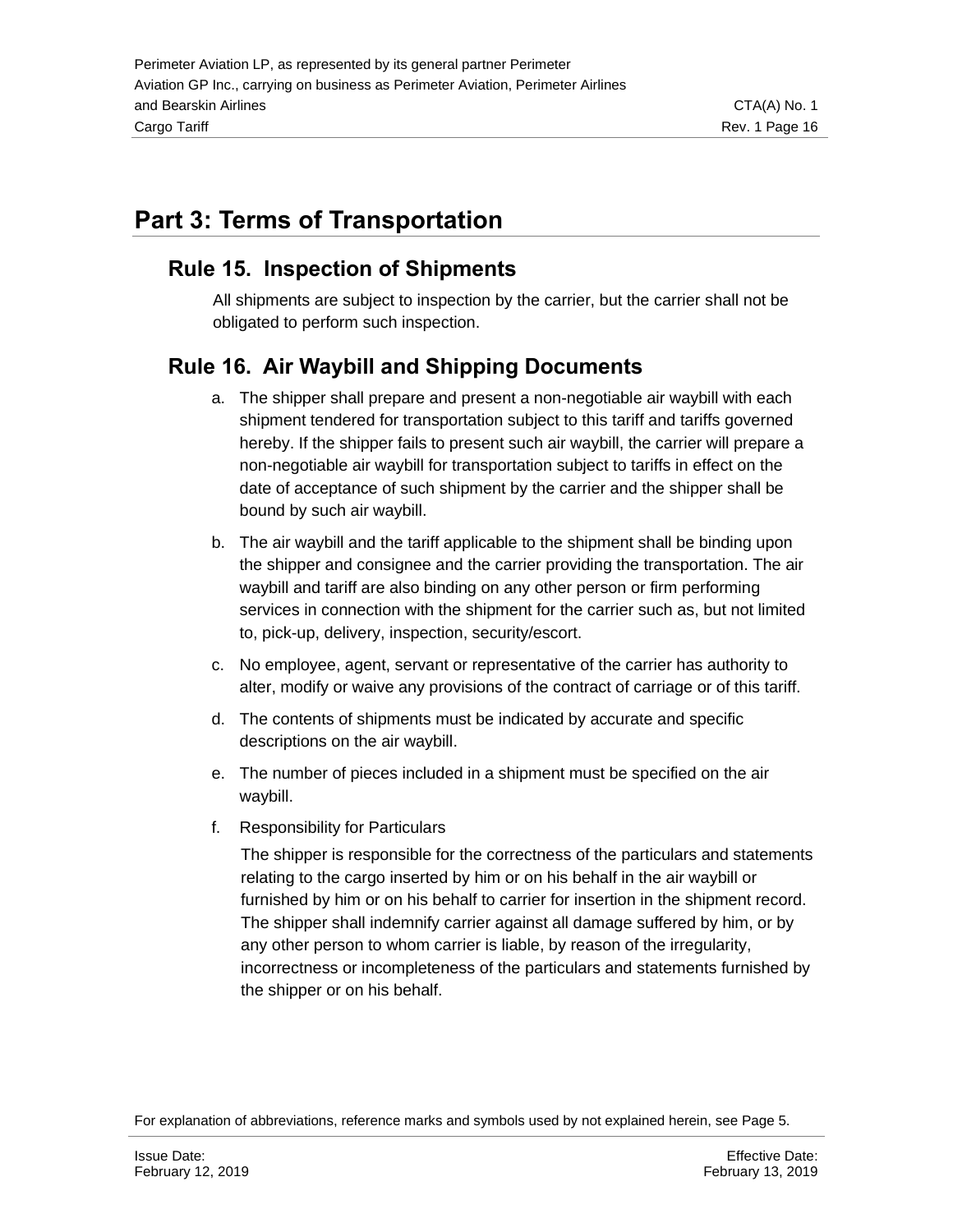### <span id="page-16-0"></span>**Rule 17. Compliance with Government Requirements**

- a. The shipper will comply with all applicable laws, Customs and other Government regulations of any jurisdiction to, from or through which the shipment may be carried, including those relating to the packing, carriage or delivery of the shipment, and shall furnish such information and attach such documents to the air waybill as may be necessary to comply with such laws and regulations. The carrier shall not be obligated to inquire into the correctness or sufficiency of such information or documents. The carrier shall not be liable to the shipper or any other person for loss or expense due to shipper's failure to comply with this provision.
- b. No liability shall attach to the carrier if the carrier in good faith determines that a law, regulation, direction, order or requirement provides that it refuses to carry a shipment.

### <span id="page-16-1"></span>**Rule 18. Restricted and Prohibited Goods in Unit Load Devices**

- a. Gold bullion (including refined and unrefined gold in ingot form), dore bullion, gold specie and gold only in the form of grain, sheet, foil, powder, sponge, wire, rod, tube, circles, mouldings and castings; platinum; platinum group metals (palladium, iridium, ruthenium, osmium and rhodium) and platinum alloys in the form of grain, sponge, bar, ingot, sheet, rod, wire, gauze, tube and strip; legal banknotes; traveller's cheques; securities; shares; share coupons; precious and semi-precious stones including diamonds (including diamonds for industrial use), rubies, emeralds, sapphires, opals and genuine pearls (including cultured pearls).
- b. Shipments of paper money, coins, regardless of amount, denomination and currency. The carrier will not accept and cannot be liable for these items.
- c. Any articles shown in the IATA Dangerous Goods Regulations, as amended, will be carried in a unit load device only when in full compliance with the following:
	- i. the IATA Dangerous Goods Regulations, as amended;
	- ii. the carrier's current policy on the accepting and handling of Dangerous Goods as defined in the IATA Dangerous Goods Regulations (also see Rules 7, 10, 14, 31, 33);
	- iii. live animals to the extent inconsistent with the IATA Live Animal Regulations (also see Rules 7, 10, 13, 31, 32).

For explanation of abbreviations, reference marks and symbols used by not explained herein, see Page 5.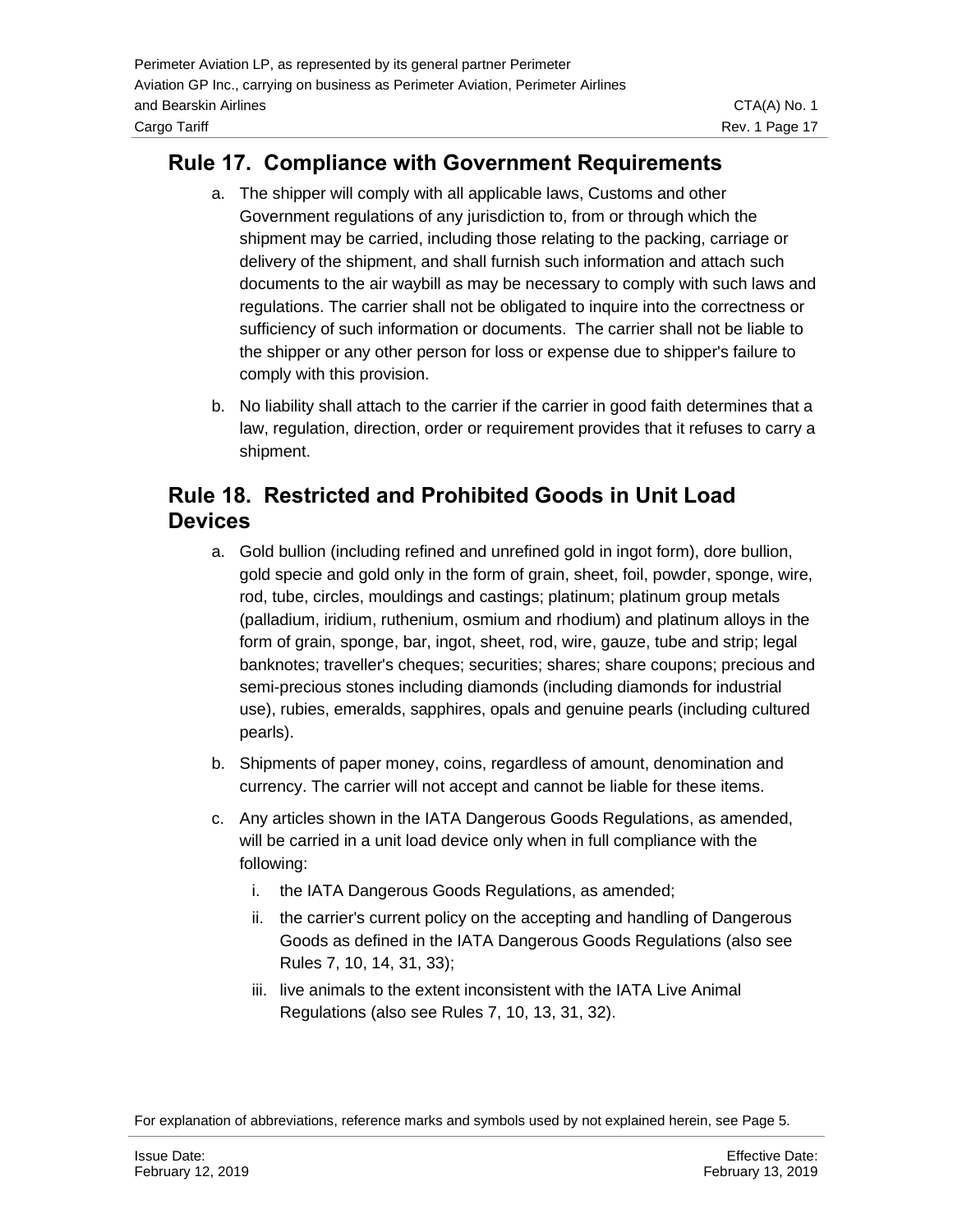## <span id="page-17-0"></span>**Rule 19. Exclusions from Liability**

The carrier will be liable for loss, damage, delay of cargo except to the extent as provided by the Montreal or Warsaw Conventions.

## <span id="page-17-1"></span>**Rule 20. Limit of Liability**

#### **For transportation of goods governed by the Montreal Convention**

For the purpose of international carriage governed by the Montreal Convention, the liability rules set out in the Montreal Convention are fully incorporated herein and shall supersede and prevail over any provisions of this tariff which may be inconsistent with those rules.

#### **For transportation of goods governed by the Warsaw Convention**

The liability of the carrier, with respect to international carriage, shall be subject to the rules, relating to liability established by, and to all other provisions of the Warsaw Convention or that Convention, as amended by the Hague Protocol, 1955, whichever may be applicable to transportation hereunder. Any provisions of the tariffs applicable to the shipment, or of the air waybill, which is inconsistent with any provisions of the said Convention (except to the extent that Articles 12, 13 and 14 thereof are expressly varied by the terms of the air waybill) shall, to that extent, but only to that extent, be inapplicable to international carriage.

#### <span id="page-17-2"></span>**Rule 21. Indemnification**

The shipper and consignee shall be liable, jointly and severally, to pay or indemnify the carriers for all claims, fines, penalties, damages, costs or other sums which may be incurred, suffered or disbursed by a carrier by reason of any violation of any of the rules contained in applicable tariffs or any other default of the shipper or such other parties with respect to a shipment.

## <span id="page-17-3"></span>**Rule 22. Liability for Charges**

The shipper and consignee shall be liable, jointly and severally for all unpaid charges payable on account of a shipment pursuant to applicable tariffs including, but not confined to, sums advanced or disbursed by a carrier on account of such shipment.

**EXCEPTION 1:** The shipper shall not be liable for any such unpaid charges against a collect shipment where the carrier has extended credit to the consignee unless the shipper has guaranteed in writing the payment of the charges in accordance with Rule 32.

**EXCEPTION 2:** The consignee shall not be liable for any such unpaid charges against a prepaid shipment when the carrier has extended credit to the shipper.

For explanation of abbreviations, reference marks and symbols used by not explained herein, see Page 5.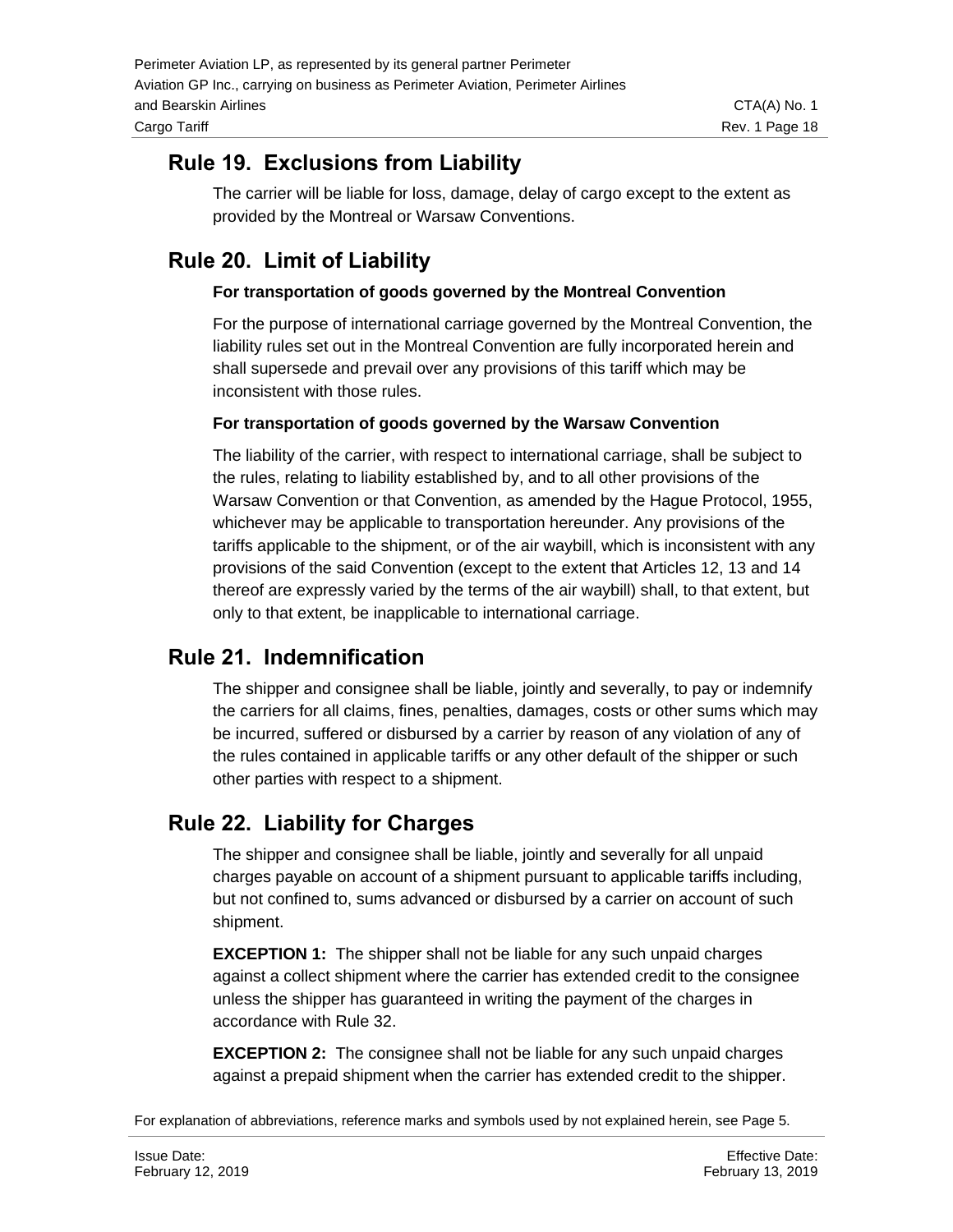## <span id="page-18-0"></span>**Rule 23. Carrier's Lien**

The carrier shall have a lien on the shipment for all sums due and payable to the carrier pursuant to Rule 21 and Rule 22. In the event of non-payment of any sums payable to the carrier, the carrier will hold the shipment subject to storage (as provided in Rule 39), and/or will dispose of the shipment at public or private sale, without notice to the shipper or consignee, paying itself out of the proceeds of such sale all sums due and payable, including storage charges.

## <span id="page-18-1"></span>**Rule 24. Notice and Disposition of Property**

- a. Except as otherwise provided herein, the carrier will promptly notify the consignee of the arrival of the shipment.
- b. If, at the expiration of the free storage time provided in Rule 39, a shipment containing non-perishable property is unclaimed or delivery cannot be affected, the carrier will so notify the shipper and consignee, by mail or e-mail, at the addresses shown on the air waybill. Upon written instructions from the shipper, the carrier will return the shipment to the shipper, forward or re-consign it to another party, or otherwise dispose of it, all at the shipper's expense. If no such instructions are received within 30 days after the date of mailing such notice, the carrier will dispose of it at public or private sale.
- c. If a shipper or consignee desires notification by collect telephone when a shipment containing perishable property is delayed in the possession of a carrier, threatened with deterioration, or unclaimed, or delivery cannot be effected, authorization and instructions for such notification, including the name, telephone number, email address and/or address of the party to be notified, shall be given on the air waybill. If such authorization and instructions are not given, or if, after reasonable attempt to comply therewith, the carrier does not promptly receive further instructions concerning the routing or disposition of the shipment, the carrier will take such steps as due diligence requires for the protection of all parties in interest, including rerouting the shipment by other means of transportation, subject to Rule 25, or disposal of the shipment, at public or private sale, without further notice to the shipper or consignee.
- d. No sale or disposal pursuant to this rule or Rule 23 shall discharge any liability of lien to any greater extent than the proceeds thereof, less selling expenses if any. If the proceeds from such sale or disposal exceed the amounts of such liability or lien, including selling expenses, such excess proceeds will be remitted by the carrier to the shipper within 10 days after such sale or disposal.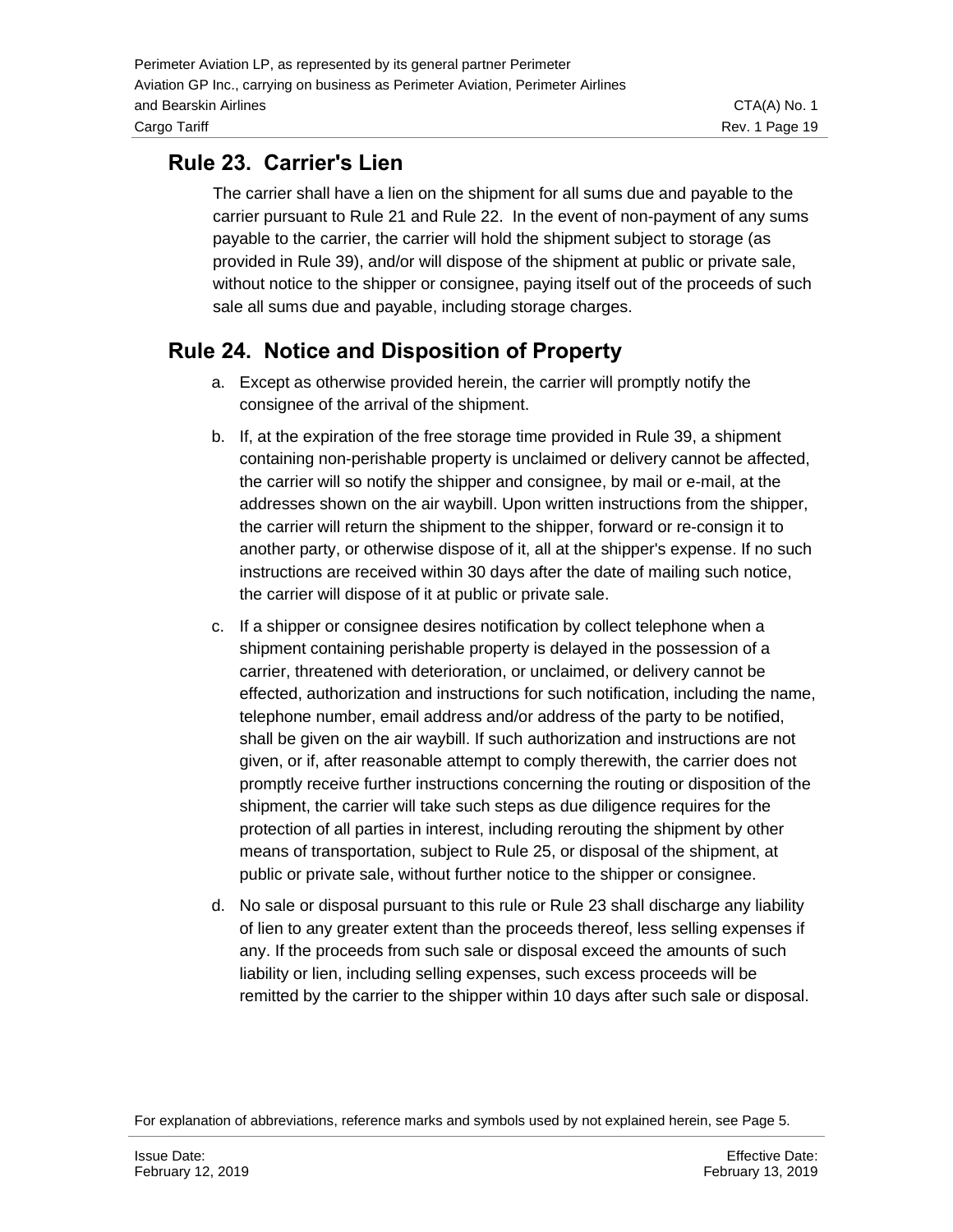### <span id="page-19-0"></span>**Rule 25. Routing and Rerouting**

- a. The carrier, in the exercise of due diligence and in order to protect all property accepted for transportation, will determine the routing of any shipment not routed by the shipper.
- b. The carrier reserves the right to deviate from any route shown on the air waybill, and to forward, when necessary, in its opinion, to expedite delivery, via any air carrier or other transportation agency at a rate prescribed by such agency, provided that when either of the foregoing rights is exercised, the transportation charges shall be no greater than the air freight charges from origin to destination via the route shown on the air waybill.

#### <span id="page-19-1"></span>**Rule 26. Schedules**

- a. Except as otherwise provided herein, the carrier has no obligation to commence or complete transportation within a certain time or according to any specific schedule, or to make connections with any other carrier, and no carrier will be held liable for failure to do so or for error in any statement of times of arrival or departure.
- b. Nothing in this rule shall be construed as relieving the carrier of liability except to the extent as provided in the Montreal or Warsaw Conventions.

## <span id="page-19-2"></span>**Rule 27. Availability of Equipment and Space**

- a. The carrier undertakes to transport, consistent with its capacity to carry, all property accepted for transportation. All shipments are subject to the availability of suitable equipment of the kind and type capable of handling the shipment.
- b. In situations where there is a lack of space or availability of equipment, the carrier reserves the option to determine, on a non-discriminatory basis, which shipments shall not be carried on a particular flight, which shipments will be removed en route and when a flight shall proceed without or with only a part of the shipment.
- c. Nothing in this rule shall be construed as relieving the carrier of liability except to the extent as provided in the Montreal or Warsaw Conventions.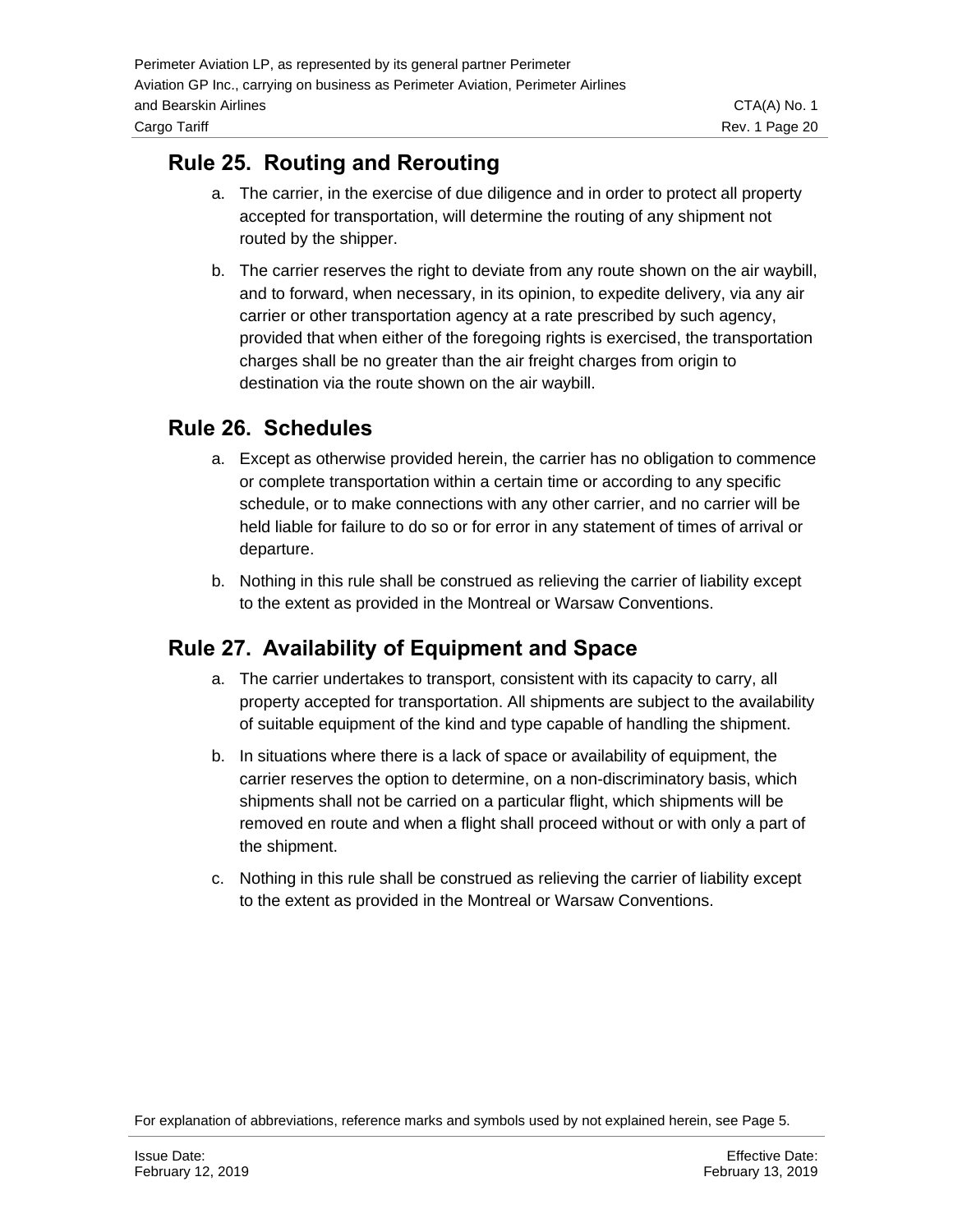# <span id="page-20-0"></span>**Part 4: Transportation Charges**

### <span id="page-20-1"></span>**Rule 28. Applicable Rates and Charges**

- 1. Rates and charges for carriage governed by these conditions are those duly published by carrier and in effect on the date of the issuance of the air waybill by carrier
- 2. Specific commodity rates remove the application of the general commodity rates on the same quantity of the same article or commodity from and to the same points over the same route.
- 3. Whenever and for such periods as direct service is suspended or discontinued between points named in this tariff, rates published between such points via such direct suspended or discontinued service, will be inapplicable (except for combination or intermediate application), during such period as the service may be suspended or discontinued.

## <span id="page-20-2"></span>**Rule 29. Charges for Weight**

- a. Except as otherwise provided herein, transportation charges for a shipment will be assessed based on the greater of:
	- i. the actual gross weight, or
	- ii. the cubic dimensional weight determined in accordance with paragraphs b) and c) of this rule.
- b. Cubic measurement will be based on the greatest dimensions (height, width and length) of either: the shipment, or of each part therein in the event of mixed shipments containing differently rated parts.
- c. Minimum charges apply to all shipments weighting in accordance to the rates indicated in the carrier's website.

## <span id="page-20-3"></span>**Rule 30. Charges for Declared Value**

The shipper may declare a value on the entire shipment, or where the shipment consists of more than one piece, the shipper may declare different values on any piece(s) which is tendered to the carrier as separately identifiable unit(s) by so indicating on the air waybill and specifically and completely describing the contents thereof as to the article(s) weight(s), number of pieces and consignee(s); provided that:

For explanation of abbreviations, reference marks and symbols used by not explained herein, see Page 5.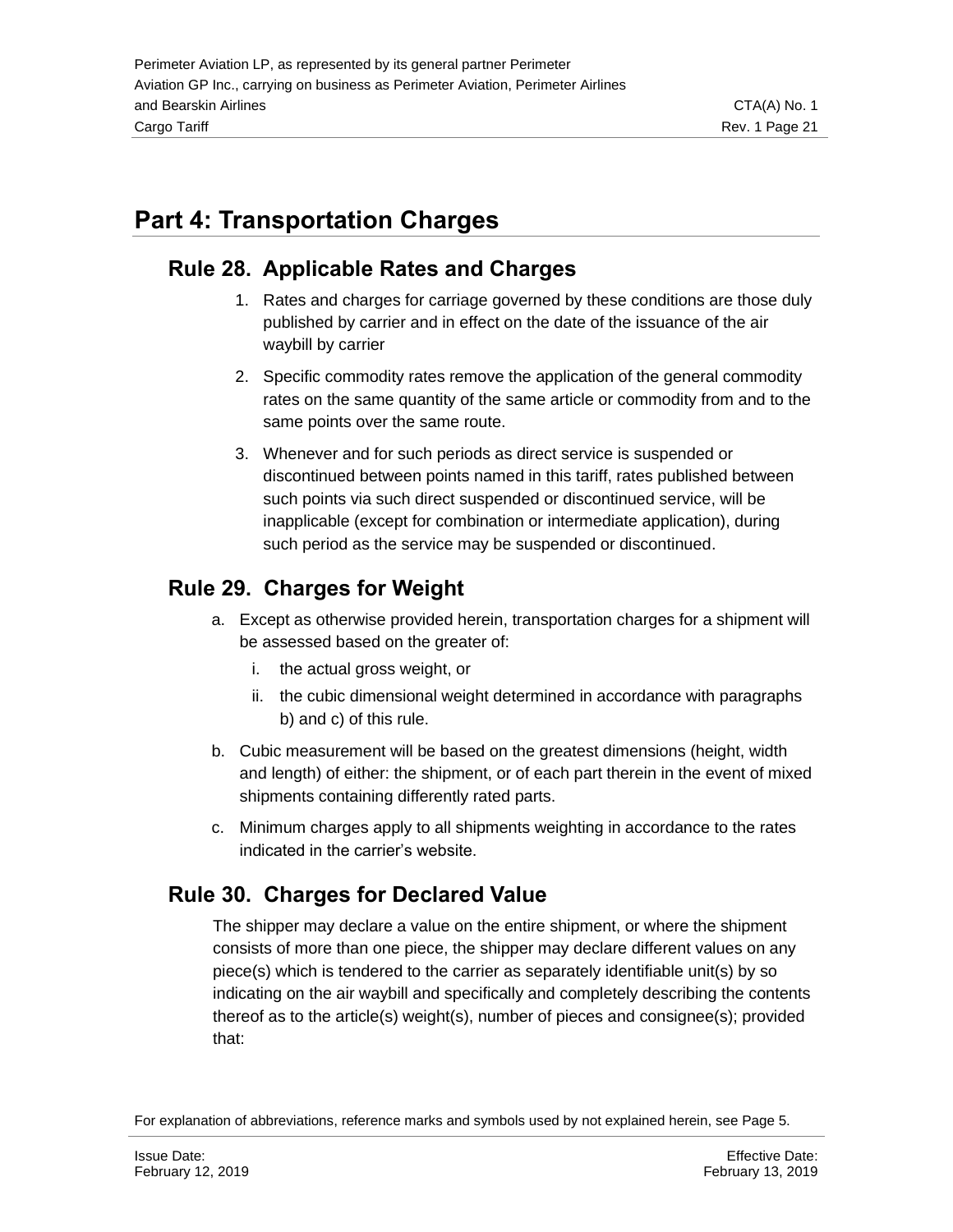- a. Except as noted below, the weight used to determine the declared value of a shipment shall be the same as that which is used to determine the transportation charge for such shipment provided that, when a shipment moves on one air waybill over the lines of one or more carriers at a combination of rates, the declared value shall be based on the lowest weight upon which charges are based for any portion of the movement.
- b. A shipment moving on one air waybill over two or more carriers shall have for its entire movement the declared value applicable to the shipment over the lines of the originating carrier unless a higher value is declared on the air waybill at the time of receipt of the shipment from the shipper, and in such event the additional transportation charge applicable over the lines of the originating carrier shall apply to the shipment for its entire movement.
- c. Shipments of Gold, Silver, Platinum Group and Dore Bullion

Shipments of gold, silver, platinum group and dore bullion will be accepted only if the actual value is declared on the air waybill at the time of receipt of the shipment from the shipper. Charges will be assessed on the weight and actual value of the shipment.

**NOTE:** Gold, silver and dore bullion is deemed to include gold and silver in mass, gold and silver specie and/or in the form of ingots, bars, grain, sheet, foil, powder, sponge, rods, wire, tube, circles, mouldings and castings. Platinum is deemed to include platinum as bullion, platinum concentrates, platinum group metals including palladium, iridium, ruthenium, osmium, rhodium and platinum alloys in the form of grain, sponge, bar, ingot, sheet, rod, wire, tube and strip.

## <span id="page-21-0"></span>**Rule 31. Charges on Mixed Shipments**

- a. A shipment of articles which are subject to different rates, if shipped separately, will be assessed the general commodity rate applicable to the total weight (or volume) of the shipment, provided that when the shipper declares separately the contents and weight (or volume) of each part of such shipment, each part will be assessed the rate applicable to the contents and weight (or volume) of such part.
- b. The valuation charge for a mixed shipment will be assessed on the total declared value for carriage.
- c. Articles subject to the IATA Dangerous Goods Regulations, amendments thereto and reissues thereof, must be offered separately and be clearly indicated on the air waybill as dangerous goods.
- d. Mixed shipments must not include any of the following articles:
	- i. shipments of gold, silver, platinum and dore bullion (see Rule 30)

For explanation of abbreviations, reference marks and symbols used by not explained herein, see Page 5.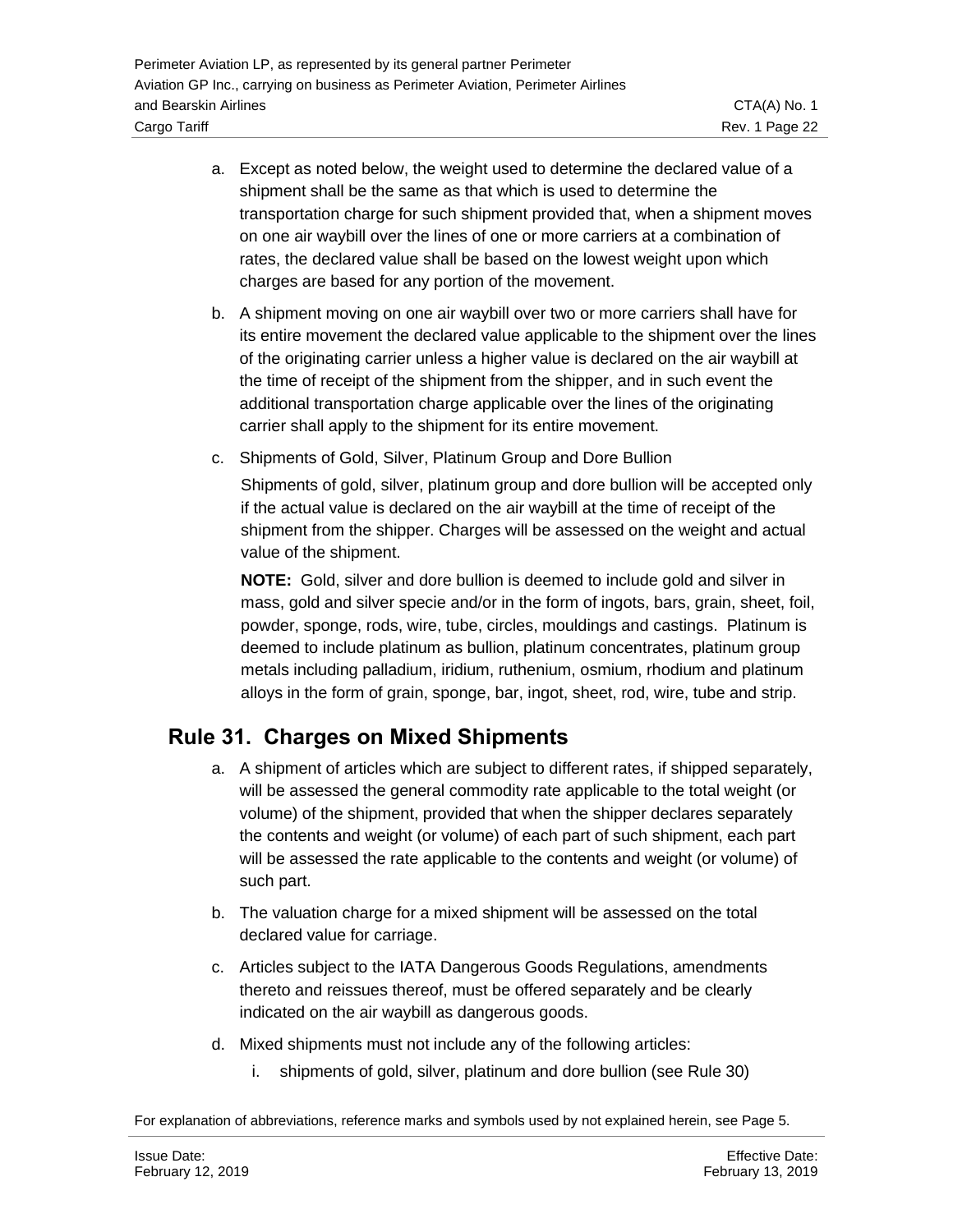- ii. animals, live
- iii. bank notes, legal
- iv. precious stones, including: diamonds, emeralds, rubies, sapphires
- v. human remains
- vi. pearls, excluding artificial or cultured
- vii. radioactive materials requiring a dangerous goods label
- viii. securities, including: shares, share coupons, bonds, bond coupons.
- e. Part of a shipment, for the purpose of this rule, consists of one package, piece or bundle, or two or more packages, pieces or bundles having the same applicable rate and conditions.
- f. The valuation charge for blocked seat for cargo freight as outlined in Rule 10 will be assessed at the current Freedom fare published by the Carrier between points.

#### <span id="page-22-0"></span>**Rule 32. Charges Prepaid or Collect**

- a. Shipments will be accepted either with charges to be prepaid by the shipper, or to be collected from the consignee.
- b. Shipping collect is only available when shipping items to Winnipeg, Thompson, Sioux Lookout, or Thunder Bay.
- c. Shipping collect is not available when shipping items to any other community in the Carrier's network.
- d. The following shipments must be prepaid by the shipper regardless of where the items are being shipped:
	- i. Personal effects, namely: wearing apparel, cosmetics, toilet articles, and articles worn by an individual, used, not for resale.
	- ii. Electronic equipment (when in mixed shipments with personal effects named in g. above).
	- iii. Shipments of used household goods.
	- iv. Shipments of live animals.
	- v. Shipments not equal in commercial value to the charges thereon.
	- vi. Shipments moving under distribution service if there is more than one consignee.
	- vii. Shipments of Human Remains.

For explanation of abbreviations, reference marks and symbols used by not explained herein, see Page 5.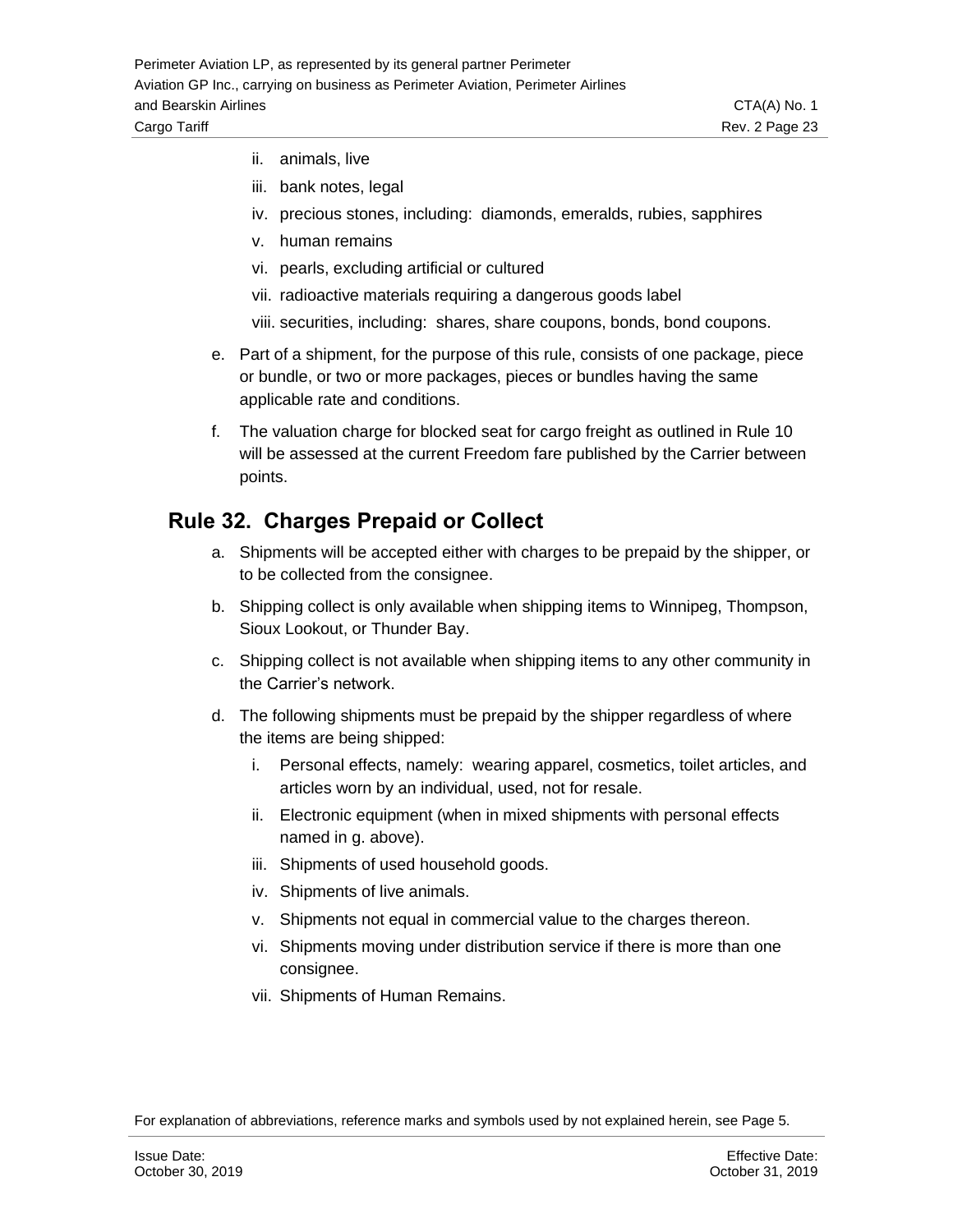### <span id="page-23-0"></span>**Rule 33. Charges for Shipments of Dangerous Goods**

For transportation between points in Canada and points throughout the world, a dangerous goods handling fee of \$45.00CAD will be added to the total applicable airport to airport transportation for each shipment of dangerous goods.

## <span id="page-23-1"></span>**Rule 34. Priority Rated Commodities**

- a. The following articles will be accepted for transportation by the carrier at the applicable priority rate as indicated in the table below and subject to advance arrangement. Transportation charges will be determined in accordance to the valid rates at the time the shipment is received by the carrier; rates are available at the carrier's website.
	- i. Articles of extraordinary value as defined in Rule 1
	- ii. Live animals (including live insects)
	- iii. Urgent Medical Supplies (i.e. Oxygen)
	- iv. Fast food, cakes
	- v. Articles needed that are required by a specific date/time

#### <span id="page-23-2"></span>**Rule 35. Payment of Charges**

a. Rates are published in Canadian dollars and are payable in the lawful currency of Canada (except where rates and charges are specifically published in another currency).

**NOTE:** When rates and charges are not specifically published in Canadian currency, conversion to Canadian currency will be made at the local banker's buying rate of exchange.

- b. Payment can be made by cash, credit card, debit card or on an approved credit account with the carrier.
- c. Billings All accounts will be on a month-to-month basis or at such times as the carrier may elect. Billings will indicate the total amount due. Any outstanding charges and related service charges will be incorporated into such billings.